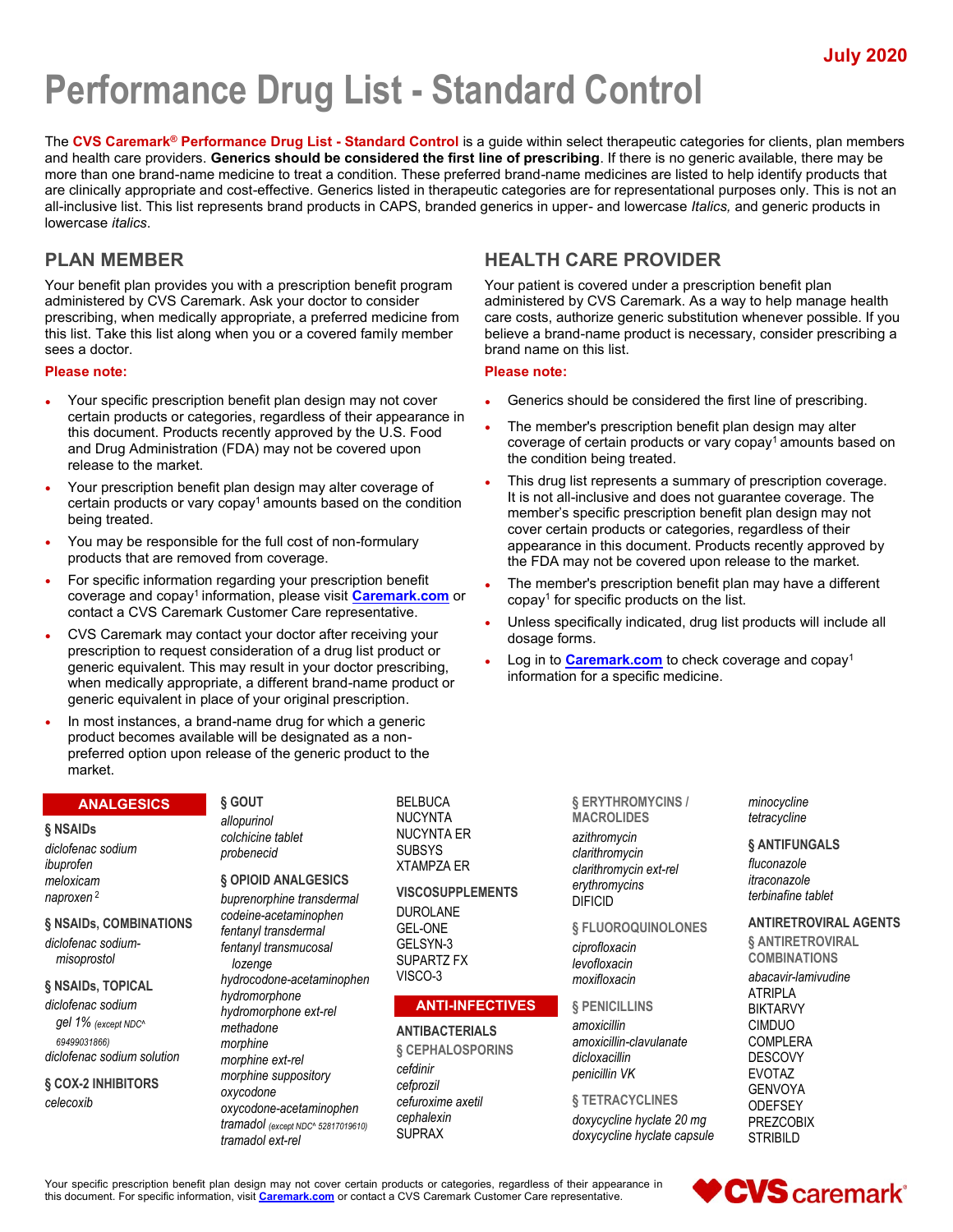**SYMFI** SYMFI LO SYMTUZA **TEMIXYS TRIUMEQ TRUVADA** 

**INTEGRASE INHIBITORS ISENTRESS** 

**TIVICAY** 

§ NUCLEOSIDE REVERSE **TRANSCRIPTASE INHIBITORS** 

abacavir tablet lamivudine

§ PROTEASE INHIBITORS

atazanavir **NORVIR PREZISTA** 

#### **ANTIVIRALS**

**& CYTOMEGALOVIRUS AGFNTS** 

valganciclovir

§ HEPATITIS B AGENTS

entecavir lamivudine **VFMI IDY** 

§ HEPATITIS C AGENTS ribavirin EPCLUSA (genotypes 1, 2, 3, 4, 5, 6) HARVONI (genotypes 1, 4, 5, 6) VOSEVI<sup>3</sup>

**§HERPES AGENTS** 

acyclovir capsule, tablet valacyclovir

§ INFLUENZA AGENTS oseltamivir **RELENZA** 

## § MISCELLANEOUS

clindamycin ivermectin linezolid metronidazole nitrofurantoin sulfamethoxazoletrimethoprim vancomvcin capsule **EMVERM** XIFAXAN 550 MG

#### **ANTINEOPLASTIC AGENTS**

**HORMONAL ANTINEOPLASTIC AGENTS** § ANTIANDROGENS

abiraterone bicalutamide **ERLEADA NUBEQA XTANDI YONSA** 

§ LUTEINIZING HORMONE-**RELEASING HORMONE** (LHRH) AGONISTS **ELIGARD LUPRON DEPOT** 

# § KINASE INHIBITORS

imatinib mesylate **AFINITOR BOSULIF CABOMETYX IBRANCE IRESSA KISOALI KISQALI FEMARA** CO-PACK **RYDAPT** SPRYCEL

#### § MISCELLANEOUS **LYNPARZA ODOMZO RUBRACA VISTOGARD** ZEJULA

## **CARDIOVASCULAR**

**§ ACE INHIBITORS** fosinopril lisinopril quinapril ramipril

§ ACE INHIBITOR / **DIURETIC COMBINATIONS** fosinopril-hydrochlorothiazide lisinopril-hydrochlorothiazide quinapril-hydrochlorothiazide

**§ ANGIOTENSIN II RECEPTOR ANTAGONISTS / DIURETIC COMBINATIONS** 

candesartan / candesartanhydrochlorothiazide eprosartan irbesartan / irbesartanhydrochlorothiazide losartan / losartanhydrochlorothiazide olmesartan / olmesartanhydrochlorothiazide telmisartan / telmisartanhydrochlorothiazide valsartan / valsartanhydrochlorothiazide

§ ANGIOTENSIN II **RECEPTOR ANTAGONIST / CALCIUM CHANNEL BLOCKER COMBINATIONS** amlodipine-olmesartan amlodipine-telmisartan

amlodipine-valsartan

§ ANGIOTENSIN II **RECEPTOR ANTAGONIST / CALCIUM CHANNEL BLOCKER / DIURETIC COMBINATIONS** 

amlodipine-valsartanhydrochlorothiazide olmesartan-amlodipinehydrochlorothiazide

§ ANTIARRHYTHMICS sotalol

**MULTAQ** 

## **ANTILIPEMICS**

§ BILE ACID RESINS cholestyramine colesevelam

**& CHOLESTEROL ABSORPTION INHIBITORS** ezetimibe

**& FIBRATES** fenofibrate<sup>4</sup> fenofibric acid delayed-rel

§ HMG-CoA REDUCTASE **INHIBITORS / COMBINATIONS** 

atorvastatin ezetimibe-simvastatin fluvastatin lovastatin pravastatin .<br>rosuvastatin simvastatin

**6 NIACINS** 

niacin ext-rel

**6 OMEGA-3 FATTY ACIDS** 

omega-3 acid ethyl esters **VASCEPA** 

**PCSK9 INHIBITORS PRALUENT** 

## **& BETA-BLOCKERS**

atenolol carvedilol carvedilol phosphate ext-rel metoprolol succinate ext-rel metoprolol tartrate nadolol pindolol propranolol propranolol ext-rel **BYSTOLIC** 

## **6 CALCIUM CHANNEL BLOCKERS**

amlodipine diltiazem ext-rel<sup>5</sup> nifedipine ext-rel verapamil ext-rel

#### § CALCIUM CHANNEL **BLOCKER / ANTILIPEMIC COMBINATIONS**

amlodipine-atorvastatin

§ DIGITALIS GLYCOSIDES digoxin

§ DIRECT RENIN **INHIBITORS / DIURETIC COMBINATIONS** aliskiren

**TEKTURNA HCT** 

§ DIURETICS

amiloride furosemide hydrochlorothiazide metolazone spironolactonehvdrochlorothiazide torsemide triamterene triamterenehydrochlorothiazide

**HEART FAILURE** 

CORLANOR

**BIDIL** 

**ENTRESTO** § NITRATES nitroglycerin lingual spray nitroglycerin sublingual

**PULMONARY ARTERIAL HYPERTENSION** 

**& ENDOTHELIN RECEPTOR ANTAGONISTS** 

ambrisentan hosentan **OPSUMIT** 

**& PHOSPHODIESTERASE INHIBITORS** sildenafil

**PROSTACYCLIN RECEPTOR AGONISTS UPTRAVI** 

§ PROSTAGLANDIN **VASODILATORS ORENITRAM** 

**SOLUBLE GUANYLATE CYCLASE STIMULATORS ADEMPAS** 

§ MISCELLANEOUS ranolazine ext-rel

## **CENTRAL NERVOUS SYSTEM**

**ANTIANXIETY** § BENZODIAZEPINES alprazolam clonazepam diazepam

#### lorazepam oxazepam

§ ANTICONVULSANTS

carbamazepine carbamazepine ext-rel clobazam diazepam rectal gel divalproex sodium divalproex sodium ext-rel ethosuximide gabapentin lamotrigine lamotrigine ext-rel levetiracetam levetiracetam ext-rel oxcarbazepine phenobarbital phenytoin phenytoin sodium extended primidone tiagabine topiramate valproic acid vigabatrin zonisamide **FYCOMPA OXTELLAR XR TROKENDI XR VIMPAT** 

**& ANTIDEMENTIA** 

donepezil galantamine galantamine ext-rel memantine rivastigmine rivastigmine transdermal **NAMZARIC** 

## **ANTIDEPRESSANTS**

**§ SELECTIVE SEROTONIN REUPTAKE INHIBITORS** (SSRIs) citalopram escitalopram

fluoxetine<sup>6</sup> paroxetine HCI paroxetine HCI ext-rel sertraline **TRINTELLIX VIIBRYD** 

**& SEROTONIN NOREPINEPHRINE REUPTAKE INHIBITORS** (SNRIs) desvenlafaxine ext-rel duloxetine venlafaxine venlafaxine ext-rel capsule

**& MISCELLANEOUS AGENTS** 

bupropion bupropion ext-rel<sup>7</sup> mirtazapine trazodone

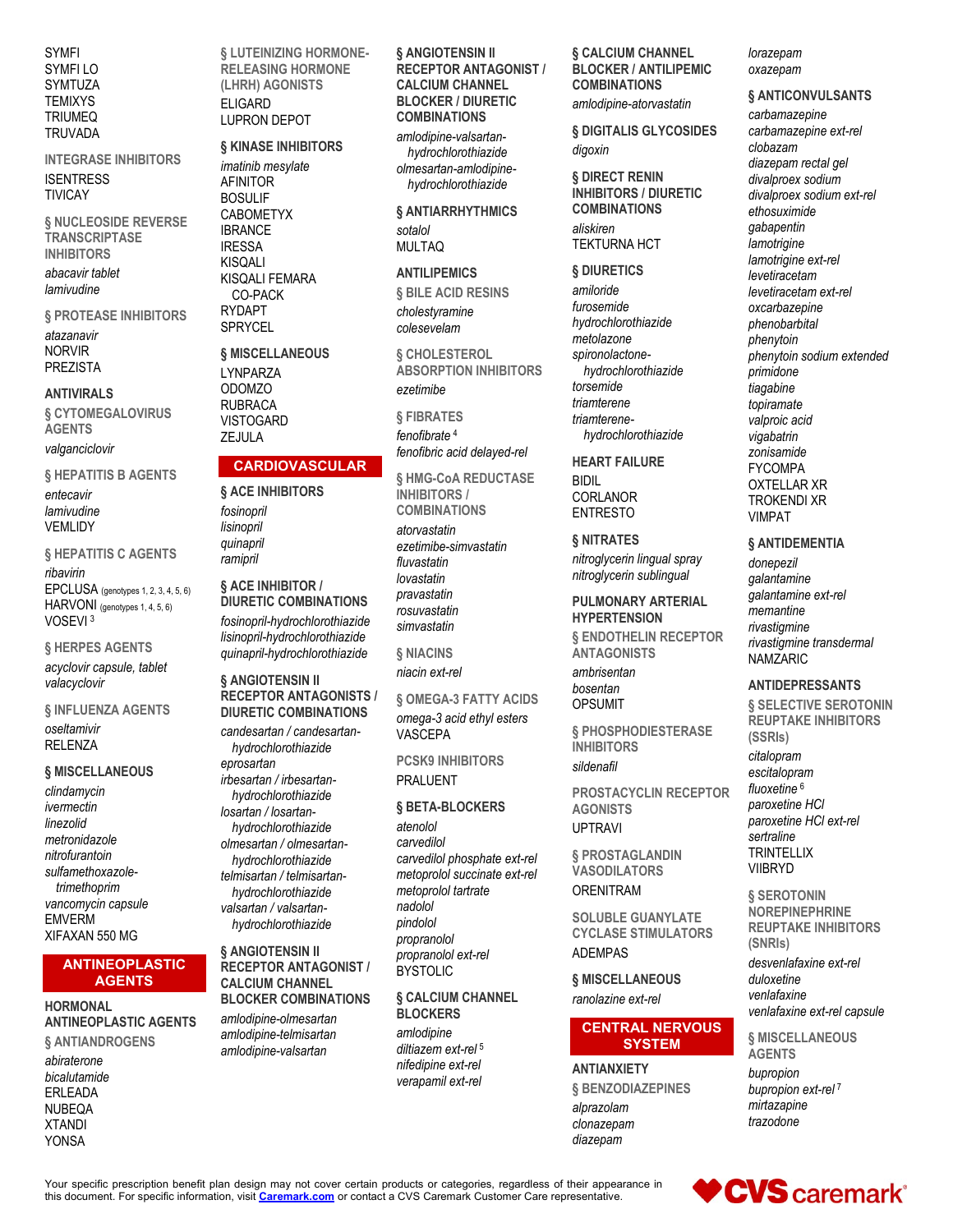#### § ANTIPARKINSONIAN **AGENTS**

amantadine carbidopa-levodopa carbidopa-levodopa ext-rel carbidopa-levodopa-

entacapone entacapone pramipexole pramipexole ext-rel rasagiline ropinirole ropinirole ext-rel selegiline **NEUPRO** 

## **ANTIPSYCHOTICS**

#### **§ ATYPICALS**

aripiprazole clozapine olanzapine quetiapine quetiapine ext-rel risperidone ziprasidone **ABILIFY MAINTENA ARISTADA ARISTADA INITIO** LATUDA **VRAYLAR** 

#### **§ ATTENTION DEFICIT HYPERACTIVITY DISORDER**

amphetaminedextroamphetamine mixed salts amphetaminedextroamphetamine mixed salts ext-rel<sup>t</sup> atomoxetine quanfacine ext-rel methylphenidate methylphenidate ext-rel<sup>t</sup> **MYDAYIS VYVANSF** 

#### § FIBROMYALGIA pregabalin

#### **HYPNOTICS**

§ NONBENZODIAZEPINES

eszopiclone ramelteon zolpidem zolpidem ext-rel zolpidem sublingual **BELSOMRA** 

**TRICYCLICS SILENOR** 

# **MIGRAINE**

**ACUTE MIGRAINE AGENTS** 

#### **Newer Agents**

NURTEC ODT **REYVOW UBRELVY** 

## § Triptans

eletriptan naratriptan rizatriptan sumatriptan zolmitriptan **ONZETRA XSAIL** ZEMBRACE SYMTOUCH **ZOMIG NASAL SPRAY** 

**PREVENTIVE MIGRAINE AGENTS** 

**Monoclonal Antibodies AIMOVIG** 

AJOVY **EMGALITY** 

**§ MOVEMENT DISORDERS** tetrabenazine **AUSTEDO INGREZZA** 

**§ MULTIPLE SCLEROSIS AGENTS** 

glatiramer **AUBAGIO BETASERON** COPAXONE **GII FNYA MAYZENT REBIF TECFIDERA TYSABRI VUMERITY** 

## § MUSCULOSKELETAL **THERAPY AGENTS**

cyclobenzaprine<sup>8</sup>

#### § NARCOLEPSY armodafinil **SUNOSI**

**POSTHERPETIC NEURALGIA (PHN) GRALISE** 

PSYCHOTHERAPEUTIC -**MISCELLANEOUS § OPIOID ANTAGONISTS** 

naloxone injection NARCAN NASAL SPRAY

§ PARTIAL OPIOID AGONIST / **OPIOID ANTAGONIST COMBINATIONS** 

buprenorphine-naloxone sublingual ZUBSOLV

**PSEUDOBULBAR AFFECT AGENTS NUEDEXTA** 

**& VASOMOTOR SYMPTOM AGENTS** paroxetine mesylate

## **ENDOCRINE AND METABOLIC**

**ACROMEGALY** SOMATULINE DEPOT **SOMAVERT** 

§ ANDROGENS

testosterone gel 9 testosterone solution **ANDRODERM** 

**ANTIDIABETICS AMYLIN ANALOGS SYMLINPEN** 

§ BIGUANIDES metformin

metformin ext-rel<sup>10</sup>

§ BIGUANIDE / **SULFONYLUREA COMBINATIONS** alipizide-metformin

**DIPEPTIDYL PEPTIDASE-4** (DPP-4) INHIBITORS **JANUVIA** 

**DIPEPTIDYL PEPTIDASE-4** (DPP-4) INHIBITOR / **BIGUANIDE COMBINATIONS JANUMET** 

**JANUMET XR** 

**INCRETIN MIMETIC AGENTS OZEMPIC RYBELSUS TRULICITY VICTOZA** 

**INCRETIN MIMETIC AGENT / INSULIN COMBINATIONS SOLIQUA XULTOPHY** 

**INSULINS BASAGLAR FIASP** HUMULIN R U-500 **LEVEMIR** NOVOLIN 70/30 **NOVOLIN N NOVOLIN R NOVOLOG** 

NOVOLOG MIX 70/30 **TRESIBA & INSULIN SENSITIZERS** 

pioglitazone

§ INSULIN SENSITIZER / **BIGUANIDE COMBINATIONS** pioglitazone-metformin

§ INSULIN SENSITIZER / **SULFONYLUREA COMBINATIONS** pioglitazone-glimepiride

**§ MEGLITINIDES** nateglinide repaglinide

SODIUM-GLUCOSE **CO-TRANSPORTER 2** (SGLT2) INHIBITORS **FARXIGA JARDIANCE** 

SODIUM-GLUCOSE **CO-TRANSPORTER 2** (SGLT2) INHIBITOR / **BIGUANIDE COMBINATIONS** SYNJARDY **SYNJARDY XR** XIGDUO XR

SODIUM-GLUCOSE **CO-TRANSPORTER 2** (SGLT2) INHIBITOR / **DIPEPTIDYL PEPTIDASE-4** (DPP-4) INHIBITOR **COMBINATIONS GLYXAMBI** 

§ SULFONYLUREAS glimepiride glipizide

glipizide ext-rel **SUPPLIES** ACCU-CHEK AVIVA PLUS STRIPS AND KITS 11 ACCU-CHEK COMPACT PLUS STRIPS AND KITS 11 ACCU-CHEK GUIDE STRIPS AND KITS 11 **ACCU-CHEK SMARTVIEW** STRIPS AND KITS 11 **BD ULTRAFINE INSULIN SYRINGES** AND NEEDLES **DEXCOM CONTINUOUS GLUCOSE MONITORING SYSTEM OMNIPOD INSULIN INFUSION PUMP** 

**V-GO INSULIN INFUSION PUMP ANTIOBESITY** 

**SAXENDA** 

§ CALCIUM RECEPTOR **ANTAGONISTS** cinacalcet

**CALCIUM REGULATORS § BISPHOSPHONATES** 

alendronate ibandronate risedronate

**& CALCITONINS** calcitonin-salmon **PARATHYROID HORMONES FORTEO TYMLOS** 

**MISCELLANEOUS PROLIA** 

**& CARNITINE DEFICIENCY AGENTS** levocarnitine

## **CONTRACEPTIVES**

**§ MONOPHASIC** ethinyl estradioldrospirenone ethinyl estradioldrospirenone-levomefolate ethinyl estradiolnorethindrone acetate ethinyl estradiolnorethindrone acetate-iron

**RIPHASIC** LO LOESTRIN FE

§ TRIPHASIC ethinyl estradiol-norgestimate

§ EXTENDED CYCLE ethinyl estradiollevonorgestrel

**PROGESTIN INTRAUTERINE DEVICES KYLEENA MIRENA** SKYI A

§ TRANSDERMAL ethinyl estradiolnorelgestromin

§ VAGINAL ethinyl estradiol-etonogestrel

**ENDOMETRIOSIS ORILISSA** 

**ESTROGENS** 

§ ORAL estradiol **PREMARIN** 

**& TRANSDERMAL** estradiol **DIVIGEL EVAMIST** 

**& VAGINAL** estradiol **ESTRING** PREMARIN CREAM

**ESTROGEN / PROGESTINS** § ORAL estradiol-norethindrone PREMPHASE **PREMPRO** 



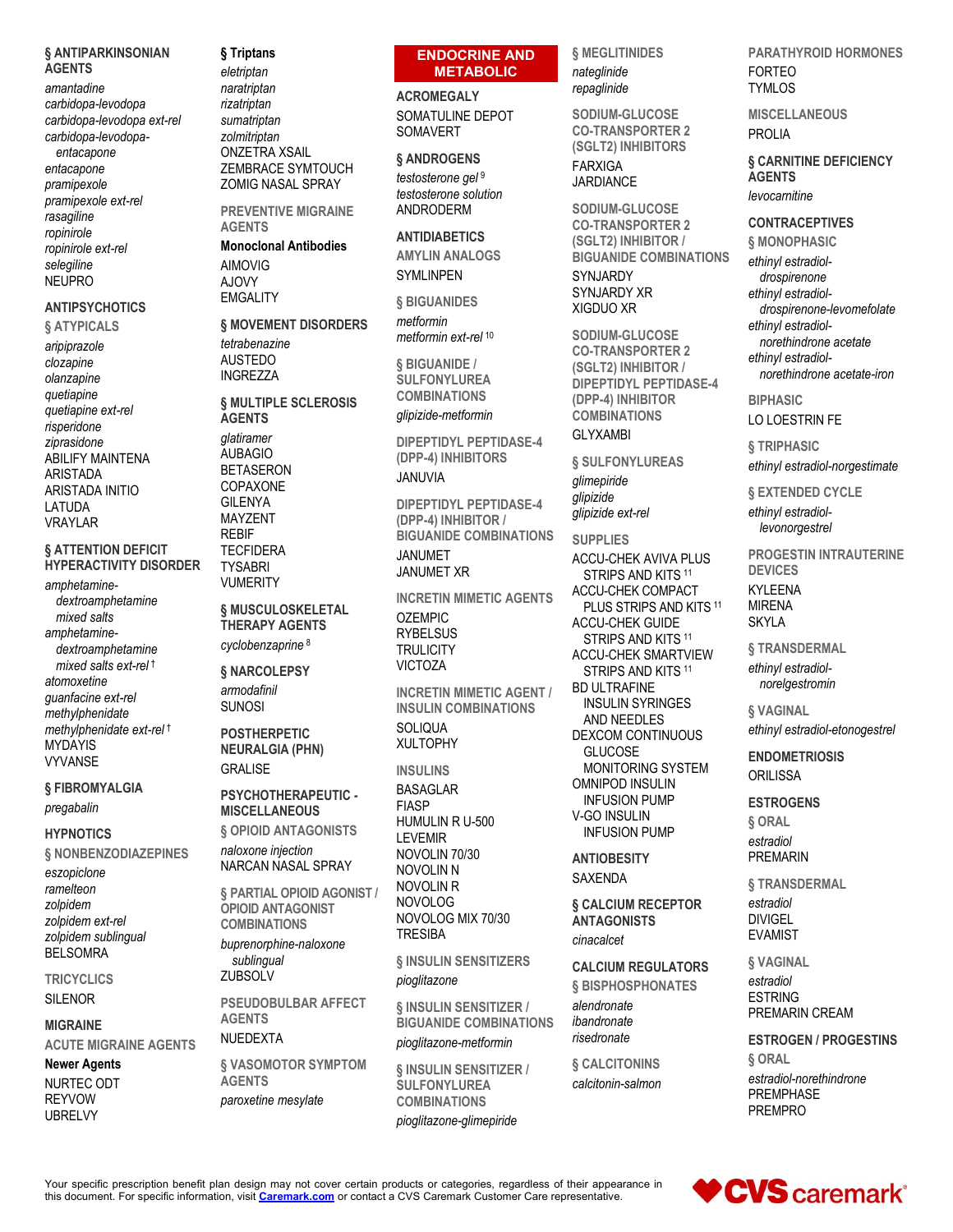**TRANSDERMAL**

CLIMARA PRO **COMBIPATCH** 

**ESTROGEN / SELECTIVE ESTROGEN RECEPTOR MODULATOR COMBINATIONS** DUAVEE

**FERTILITY REGULATORS GNRH / LHRH ANTAGONISTS CETROTIDE** 

**OVULATION STIMULANTS, GONADOTROPINS** GONAL-F OVIDREL

**GAUCHER DISEASE** CERDELGA **CEREZYME** 

#### **§ GLUCOCORTICOIDS**

*dexamethasone fludrocortisone hydrocortisone methylprednisolone prednisolone solution prednisone*

**GLUCOSE ELEVATING AGENTS** BAQSIMI GLUCAGEN HYPOKIT GLUCAGON EMERGENCY KIT

**HEREDITARY TYROSINEMIA TYPE 1 AGENTS** ORFADIN

**HUMAN GROWTH HORMONES GENOTROPIN** HUMATROPE

**§ PHOSPHATE BINDER AGENTS** *calcium acetate sevelamer carbonate* PHOSLYRA VELPHORO

**POTASSIUM-REMOVING AGENTS** LOKELMA VELTASSA

#### **PROGESTINS**

**§ ORAL**

*medroxyprogesterone megestrol acetate progesterone, micronized*

**VAGINAL** CRINONE ENDOMETRIN **§ SELECTIVE ESTROGEN RECEPTOR MODULATORS** *raloxifene* OSPHENA

**§ THYROID SUPPLEMENTS** *levothyroxine liothyronine* **SYNTHROID** 

## **GASTROINTESTINAL**

**§ ANTIEMETICS**

*doxylamine-pyridoxine delayed-rel dronabinol granisetron meclizine metoclopramide ondansetron prochlorperazine promethazine scopolamine transdermal trimethobenzamide* **SANCUSO VARUBI** 

**§ ANTISPASMODICS** *dicyclomine*

**§ H2 RECEPTOR ANTAGONISTS** *famotidine*

## **INFLAMMATORY BOWEL DISEASE**

**§ ORAL AGENTS** *balsalazide budesonide capsule budesonide ext-rel mesalamine delayed-rel mesalamine ext-rel sulfasalazine sulfasalazine delayed-rel* PENTASA

#### **§ RECTAL AGENTS**

*hydrocortisone enema mesalamine suppository mesalamine suspension* CORTIFOAM

**§ IRRITABLE BOWEL SYNDROME**

*alosetron* AMITIZA LINZESS **VIBERZI** 

#### **§ LAXATIVES**

*lactulose solution peg 3350-electrolytes* SUPREP

#### **OPIOID-INDUCED CONSTIPATION** MOVANTIK

SYMPROIC

**PANCREATIC ENZYMES CREON** VIOKACE ZENPEP

**§ PROTON PUMP INHIBITORS** *esomeprazole lansoprazole omeprazole pantoprazole*

DEXILANT **§ STEROIDS, RECTAL**

PROCTOFOAM-HC

**§ ULCER THERAPY COMBINATIONS** PYLERA

**§ MISCELLANEOUS** *sucralfate*

#### **GENITOURINARY**

**§ BENIGN PROSTATIC HYPERPLASIA**

*alfuzosin ext-rel doxazosin dutasteride dutasteride-tamsulosin finasteride silodosin tamsulosin terazosin*

**ERECTILE DYSFUNCTION ALPROSTADIL AGENTS** MUSE

**§ PHOSPHODIESTERASE INHIBITORS** *sildenafil tadalafil*

#### **§ URINARY ANTISPASMODICS**

*darifenacin ext-rel oxybutynin oxybutynin ext-rel solifenacin tolterodine tolterodine ext-rel trospium trospium ext-rel* **MYRBETRIQ** TOVIAZ

## **HEMATOLOGIC**

**§ ANTICOAGULANTS** *warfarin* ELIQUIS XARELTO

**HEMATOPOIETIC GROWTH FACTORS** ARANESP NEULASTA NIVESTYM

**RETACRIT UDENYCA** 

**HEMOPHILIA A AGENTS** ADYNOVATE JIVI KOGENATE FS KOVALTRY NOVOEIGHT NUWIQ

**HEMOPHILIA B AGENTS** REBINYN

**§ PLATELET AGGREGATION INHIBITORS** *clopidogrel dipyridamole ext-rel-aspirin prasugrel* **BRILINTA** 

**THROMBOCYTOPENIA AGENTS** MULPLETA

### **IMMUNOLOGIC AGENTS**

**ALLERGENIC EXTRACTS** GRASTEK ORALAIR RAGWITEK

**AUTOIMMUNE AGENTS <sup>12</sup>** COSENTYX ENBREL **HUMIRA** OTEZLA RINVOQ **SKYRIZI STELARA SUBCUTANEOUS TREMFYA** XELJANZ XELJANZ XR

**§ DISEASE-MODIFYING ANTIRHEUMATIC DRUGS (DMARDs)** RASUVO

**HEREDITARY ANGIOEDEMA** FIRAZYR RUCONEST **TAKHZYRO** 

## **NUTRITIONAL / SUPPLEMENTS**

**§ ELECTROLYTES** *potassium chloride liquid*

**VITAMINS AND MINERALS § FOLIC ACID / COMBINATIONS**

*folic acid*

**§ PRENATAL VITAMINS** *prenatal vitamins* **CITRANATAL** 

## **RESPIRATORY**

**ALPHA-1 ANTITRYPSIN DEFICIENCY AGENTS** PROLASTIN-C

**§ ANAPHYLAXIS TREATMENT AGENTS**

*epinephrine auto-injector* EPIPEN EPIPEN JR SYMJEPI

**§ ANTICHOLINERGICS**

*ipratropium inhalation solution* INCRUSE ELLIPTA SPIRIVA YUPELRI

**ANTICHOLINERGIC / BETA AGONIST COMBINATIONS**

**§ SHORT ACTING** *ipratropium-albuterol inhalation solution*

**LONG ACTING** ANORO ELLIPTA BEVESPI AEROSPHERE STIOLTO RESPIMAT

**ANTICHOLINERGIC / BETA AGONIST / STEROID INHALANT COMBINATIONS** TRELEGY ELLIPTA

**§ ANTIHISTAMINES, LOW SEDATING** *levocetirizine*

#### **§ ANTITUSSIVES**

*benzonatate (except NDCs^ 69336012615, 69499032915)*

**BETA AGONISTS, INHALANTS**

**§ SHORT ACTING** *albuterol inhalation solution albuterol sulfate CFC-free aerosol levalbuterol tartrate CFC-free aerosol*

#### **LONG ACTING**

**Hand-held Active Inhalation** SEREVENT STRIVERDI RESPIMAT

**Nebulized Passive Inhalation** PERFOROMIST

**§ CYSTIC FIBROSIS** *tobramycin inhalation solution* **BETHKIS** 

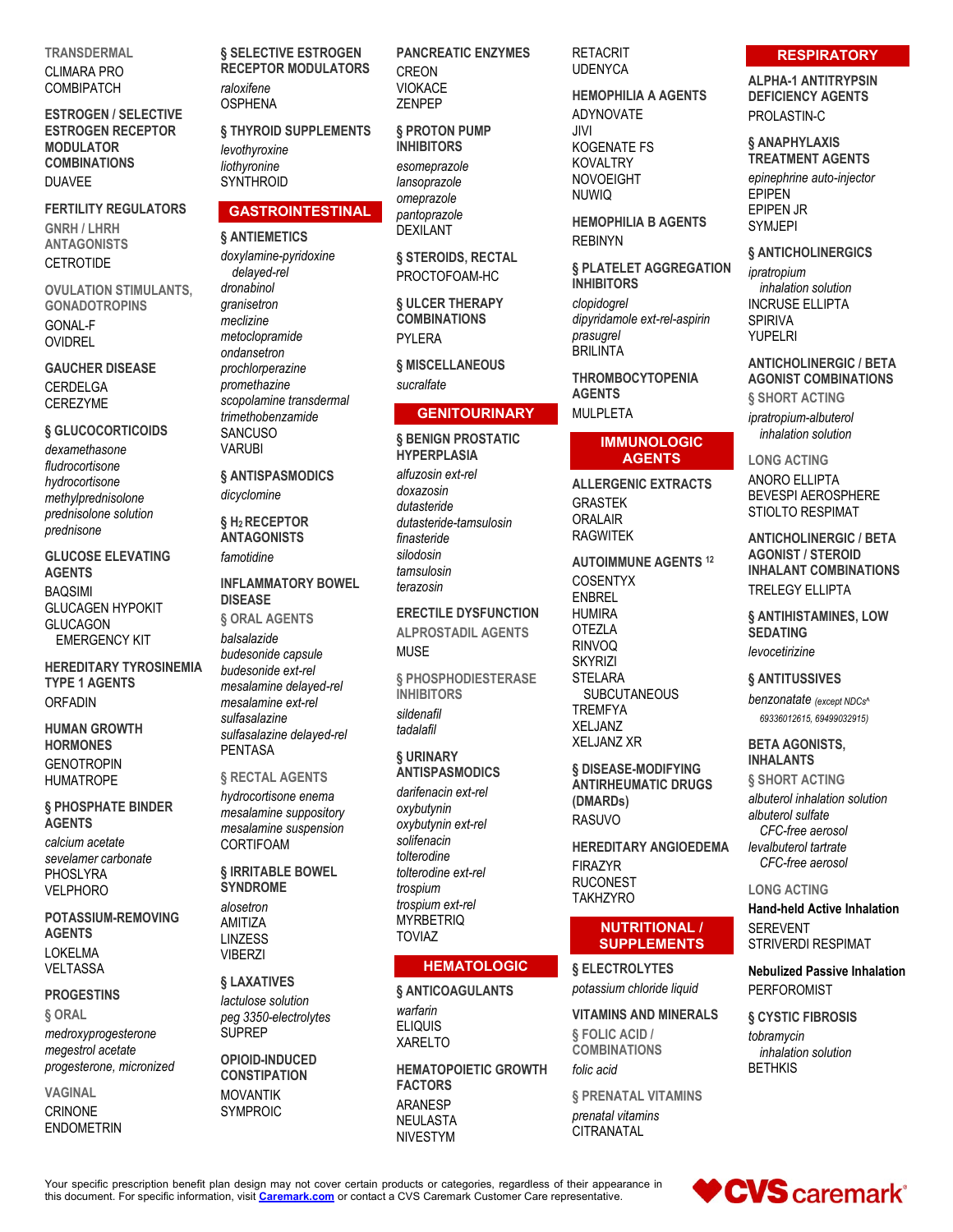#### § LEUKOTRIENE **MODULATORS**

montelukast zafirlukast zileuton ext-rel

#### § NASAL ANTIHISTAMINES

azelastine olopatadine

#### § NASAL STEROIDS / **COMBINATIONS**

flunisolide fluticasone mometasone **DYMISTA** 

PHOSPHODIESTERASE-4 **INHIBITORS DALIRESP** 

**PULMONARY FIBROSIS AGENTS FSBRIFT** OFFV

**SEVERE ASTHMA AGENTS DUPIXENT FASENRA NUCALA XOLAIR** 

**STEROID / BETA AGONIST COMBINATIONS ADVAIR DISKUS ADVAIR HFA BREO ELLIPTA SYMBICORT** 

## § STEROID INHALANTS

budesonide inhalation suspension **ARNUITY ELLIPTA FLOVENT DISKUS FLOVENT HFA** PULMICORT FLEXHALER **QVAR REDIHALER** 

## **TOPICAL**

**DERMATOLOGY ACNE** 

# § Topical

adapalene benzoyl peroxide clindamycin gel (except NDC^ 68682046275) clindamycin solution clindamycin-benzoyl peroxide erythromycin solution erythromycin-benzoyl peroxide tretinoin EPIDUO **ONEXTON TAZORAC** 

## **§ ACTINIC KERATOSIS**

fluorouracil cream 5% fluorouracil solution imiquimod **PICATO TOLAK ZYCLARA** 

#### **& ANTIBIOTICS**

gentamicin mupirocin ointment

§ ANTIFUNGALS

ciclopirox clotrimazole econazole ketoconazole cream 2% luliconazole nystatin **NAFTIN** 

#### **& ANTIPSORIATICS**

acitretin calcipotriene ointment. solution methoxsalen

**§ ANTISEBORRHEICS** ketoconazole shampoo 2% selenium sulfide lotion 2.5% **ATOPIC DERMATITIS** Injectable **DUPIXENT** 

## § Topical

pimecrolimus tacrolimus **EUCRISA** 

## **CORTICOSTEROIDS**

§ Low Potency desonide hydrocortisone

## § Medium Potency

hydrocortisone butvrate cream. lotion. ointment. solution mometasone triamcinolone cream, lotion, ointment

## § High Potency

desoximetasone fluocinonide<sup>13</sup> **BRYHALI** 

## § Very High Potency

clobetasol cream, foam, gel, lotion, ointment, shampoo

**& LOCAL ANESTHETICS** lidocaine-prilocaine

#### § ROSACEA

azelaic acid gel doxycycline monohydrate delayed-rel capsule metronidazole **FINACEA FOAM SOOLANTRA** 

**MOUTH / THROAT / DENTAL AGENTS PROTECTANTS EPISIL MUGARD** 

#### **OPHTHALMIC**

**& ANTIALLERGICS** azelastine cromolyn sodium

QUICK REFERENCE DRUG LIST

olopatadine **LASTACAFT** PAZEO

#### § ANTI-INFECTIVES

ciprofloxacin erythromycin gentamicin levofloxacin moxifloxacin oflovacin sulfacetamide tobramycin **BESIVANCE** CILOXAN OINTMENT **MOXEZA** 

§ ANTI-INFECTIVE / **ANTI-INFLAMMATORY COMBINATIONS** neomycin-polymyxin Bbacitracin-hydrocortisone neomycin-polymyxin Bdexamethasone tobramycin-dexamethasone **TOBRADEX OINTMENT TOBRADEX ST** 

## **ANTI-INFLAMMATORIES**

## § Nonsteroidal

bromfenac diclofenac ketorolac **ACUVAIL II FVRO NEVANAC** 

## § Steroidal

dexamethasone loteprednol prednisolone acetate 1% **DUREZOL FML FORTE** FML S.O.P. **MAXIDEX** PRED MILD

## **BETA-BLOCKERS**

§ Nonselective timolol maleate solution **BFTIMOL** 

**Selective BETOPTICS** 

**& CARBONIC ANHYDRASE INHIBITORS** dorzolamide AZOPT

**& CARBONIC ANHYDRASE INHIBITOR / BETA-BLOCKER COMBINATIONS** dorzolamide-timolol

**CARBONIC ANHYDRASE INHIBITOR / SYMPATHOMIMETIC COMBINATIONS SIMBRINZA** 

**DRY EYE DISEASE RESTASIS XIIDRA** 

**§ PROSTAGLANDINS** latanoprost LUMIGAN **TRAVATAN Z** 

**RETINAL DISORDERS EYLEA LUCENTIS** 

**RHO KINASE INHIBITORS RHOPRESSA** 

RHO KINASE INHIBITOR / **PROSTAGLANDIN COMBINATIONS ROCKLATAN** 

§ SYMPATHOMIMETICS brimonidine **ALPHAGAN P** 

**SYMPATHOMIMETIC / BETA-BLOCKER COMBINATIONS** COMBIGAN

## **OTIC**

§ ANTI-INFECTIVE / **ANTI-INFLAMMATORY COMBINATIONS CIPRODEX** 

A

abacavir tablet abacavir-lamivudine **ABILIFY MAINTENA** abiraterone **ACCU-CHEK AVIVA PLUS** STRIPS AND KITS 11 **ACCU-CHEK COMPACT** PLUS STRIPS AND KITS 11 **ACCU-CHEK GUIDE** STRIPS AND KITS 11 **ACCU-CHEK SMARTVIEW** STRIPS AND KITS 11

**ACUVAIL** acyclovir capsule, tablet adapalene ADEMPAS **ADVAIR DISKUS ADVAIR HFA ADYNOVATE AFINITOR AIMOVIG** A.IOVY albuterol inhalation solution

acitretin

albuterol sulfate CFC-free aerosol alendronate alfuzosin ext-rel aliskiren allopurinol alosetron **ALPHAGAN P** alprazolam amantadine ambrisentan amiloride AMITIZA

amlodipine amlodipine-atorvastatin amlodipine-olmesartan amlodipine-telmisartan amlodipine-valsartan amlodipine-valsartanhydrochlorothiazide amoxicillin amoxicillin-clavulanate amphetaminedextroamphetamine mixed salts

amphetaminedextroamphetamine mixed salts ext-rel<sup>t</sup> ANDRODERM ANORO ELLIPTA **ARANESP** aripiprazole **ARISTADA** ARISTADA INITIO armodafinil **ARNUITY ELLIPTA** atazanavir atenolol

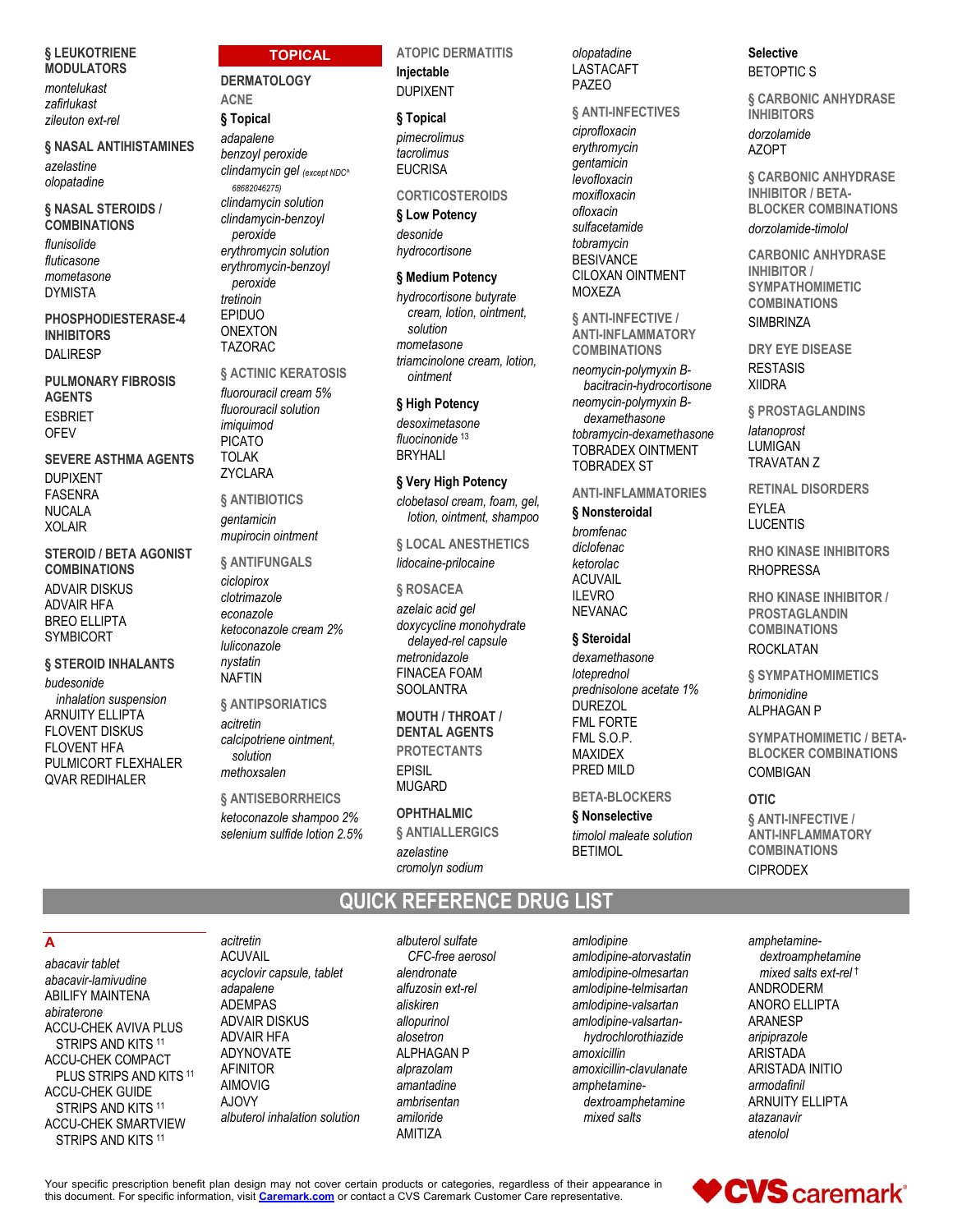atomoxetine atorvastatin **ATRIPLA AUBAGIO AUSTEDO** azelaic acid gel azelastine azithromvcin **AZOPT** 

## B

balsalazide **BAQSIMI BASAGLAR BD ULTRAFINE INSULIN SYRINGES** AND NEEDLES **BELBUCA BELSOMRA** benzonatate (except NDCs^ 69336012615, 69499032915) benzoyl peroxide **BESIVANCE BETASERON BETHKIS BETIMOL BETOPTIC S BEVESPI AEROSPHERE** bicalutamide **BIDIL BIKTARVY** bosentan **BOSULIF BREO ELLIPTA BRILINTA** brimonidine bromfenac **BRYHALI** budesonide capsule budesonide ext-rel budesonide inhalation suspension buprenorphine transdermal buprenorphine-naloxone sublingual bupropion bupropion ext-rel<sup>7</sup> **BYSTOLIC** 

## $\mathbf c$

**CABOMETYX** calcipotriene ointment, solution calcitonin-salmon calcium acetate candesartan candesartanhydrochlorothiazide carbamazepine carbamazepine ext-rel carbidopa-levodopa carbidopa-levodopa ext-rel carbidopa-levodopaentacapone carvedilol carvedilol phosphate ext-rel cefdinir cefprozil

cefuroxime axetil celecoxib cephalexin CERDELGA CEREZYME **CETROTIDE** cholestvramine ciclopirox **CILOXAN OINTMENT CIMDUO** cinacalcet **CIPRODEX** ciprofloxacin citalopram CITRANATAL clarithromycin clarithromycin ext-rel CLIMARA PRO clindamycin clindamycin gel (except NDC<sup>^</sup> 68682046275) clindamycin solution clindamycin-benzoyl peroxide clobazam clobetasol cream, foam, gel, lotion, ointment, shampoo clonazepam clopidogrel clotrimazole clozapine codeine-acetaminophen colchicine tablet colesevelam **COMBIGAN COMBIPATCH COMPLERA** COPAXONE CORLANOR CORTIFOAM **COSENTYX CREON CRINONE** cromolyn sodium cyclobenzaprine<sup>8</sup>

## $\overline{\mathsf{D}}$

**DALIRESP** darifenacin ext-rel **DESCOVY** desonide desoximetasone desvenlafaxine ext-rel dexamethasone DEXCOM CONTINUOUS GLUCOSE MONITORING SYSTEM **DEXILANT** diazepam diazepam rectal gel diclofenac diclofenac sodium diclofenac sodium gel 1% (except NDC<sup>^</sup> 694990318661 diclofenac sodium solution diclofenac sodiummisoprostol

dicloxacillin dicyclomine **DIFICID** digoxin diltiazem ext-rel<sup>5</sup> dipyridamole ext-rel-aspirin divalproex sodium divalproex sodium ext-rel **DIVIGEL** donepezil dorzolamide dorzolamide-timolol doxazosin doxycycline hyclate 20 mg doxycycline hyclate capsule doxycycline monohydrate delayed-rel capsule doxylamine-pyridoxine delayed-rel dronabinol **DUAVEE** duloxetine **DUPIXENT DUREZOL DUROLANE** dutasteride dutasteride-tamsulosin **DYMISTA** 

## E

econazole eletriptan **ELIGARD ELIQUIS EMGALITY EMVERM ENBREL ENDOMETRIN** entacapone entecavir **ENTRESTO EPCLUSA EPIDUO** epinephrine auto-injector **EPIPEN EPIPEN JR EPISIL** eprosartan **ERLEADA** ervthromvcin erythromycin solution erythromycin-benzoyl peroxide erythromycins **ESBRIET** escitalopram esomeprazole estradiol estradiol-norethindrone **ESTRING** eszopiclone ethinyl estradioldrospirenone ethinyl estradioldrospirenone-levomefolate ethinyl estradiol-etonogestrel ethinyl estradiollevonorgestrel

ethinyl estradiolnorelgestromin ethinyl estradiolnorethindrone acetate ethinyl estradiolnorethindrone acetate-iron ethinyl estradiol-norgestimate ethosuximide **EUCRISA EVAMIST EVOTAZ EYLEA** ezetimibe ezetimibe-simvastatin

#### F

famotidine **FARXIGA FASENRA** fenofibrate<sup>4</sup> fenofibric acid delayed-rel fentanyl transdermal fentanyl transmucosal lozenge **FIASP FINACEA FOAM** finasteride **FIRAZYR** FLOVENT DISKUS FLOVENT HFA fluconazole fludrocortisone flunisolide fluocinonide<sup>13</sup> fluorouracil cream 5% fluorouracil solution fluoxetine<sup>6</sup> fluticasone fluvastatin **FML FORTE** FML S.O.P. folic acid **FORTEO** fosinopril fosinopril-hydrochlorothiazide furosemide **FYCOMPA** 

## G

qabapentin galantamine galantamine ext-rel **GEL-ONE** GELSYN-3 **GENOTROPIN** gentamicin **GENVOYA GILENYA** glatiramer glimepiride glipizide glipizide ext-rel glipizide-metformin **GLUCAGEN HYPOKIT GLUCAGON EMERGENCY KIT GLYXAMBI GONAL-F** 

**GRALISE** granisetron **GRASTEK** guanfacine ext-rel

## H

**HARVONI HUMATROPE HUMIRA** HUMULIN R U-500 hydrochlorothiazide hydrocodone-acetaminophen hydrocortisone hydrocortisone butyrate cream. lotion. ointment. solution hydrocortisone enema hydromorphone hydromorphone ext-rel

## т

ibandronate **IBRANCE** ibuprofen **ILEVRO** imatinib mesylate imiquimod **INCRUSE ELLIPTA INGREZZA** ipratropium inhalation solution ipratropium-albuterol inhalation solution irbesartan irbesartanhydrochlorothiazide **IRESSA ISENTRESS** itraconazole ivermectin

#### $\mathbf{J}$

**JANUMET JANUMFT XR JANUVIA JARDIANCE** JIVI

## K

ketoconazole cream 2% ketoconazole shampoo 2% ketorolac **KISQALI KISOALI FEMARA** CO-PACK **KOGENATE FS KOVALTRY KYLEENA** 

## L

lactulose solution lamivudine lamotrigine lamotrigine ext-rel lansoprazole **LASTACAFT** latanoprost LATUDA

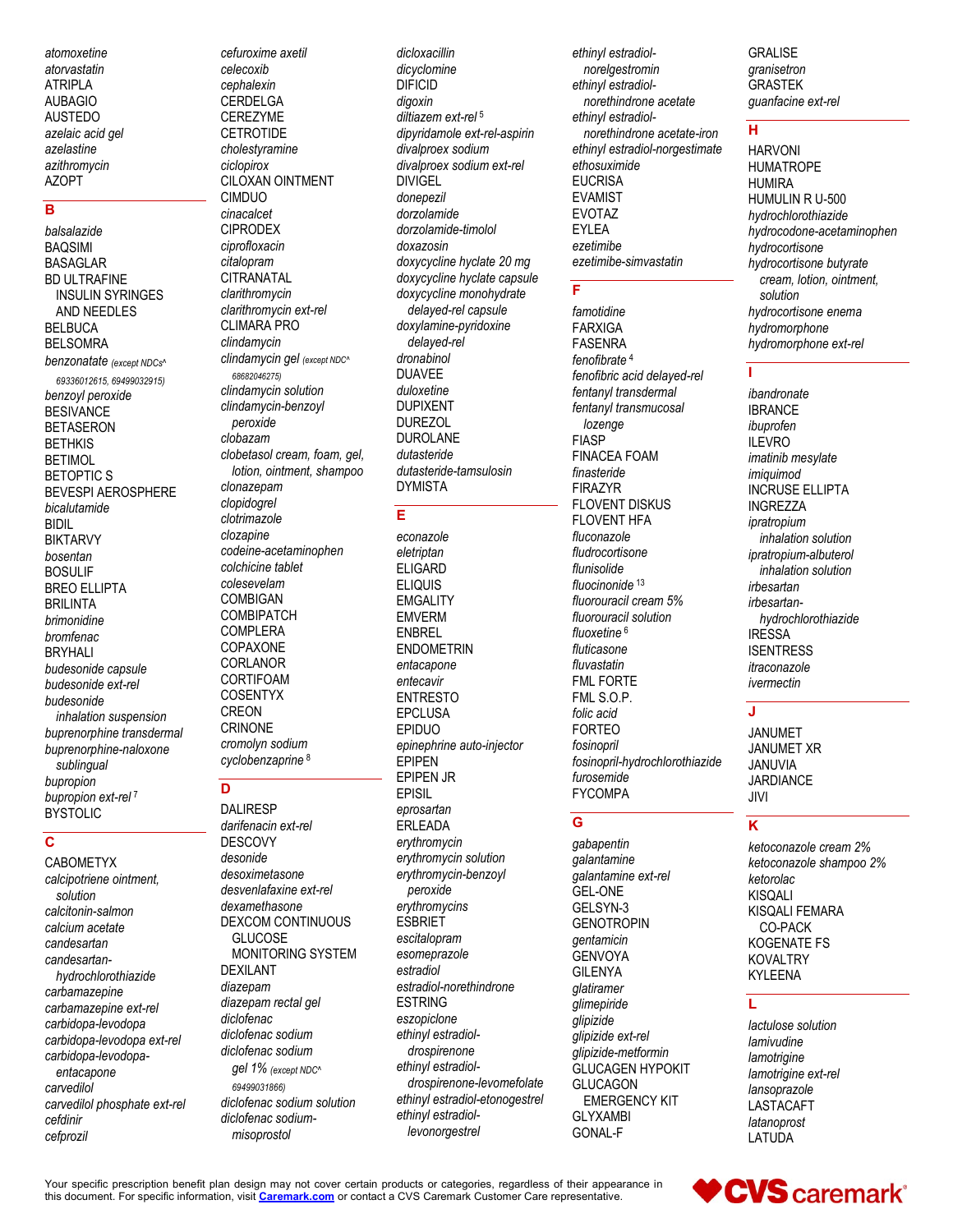levalbuterol tartrate CFC-free aerosol **LEVEMIR** levetiracetam levetiracetam ext-rel levocarnitine levocetirizine levofloxacin levothyroxine lidocaine-prilocaine linezolid **LINZESS** liothyronine lisinopril lisinopril-hydrochlorothiazide LO LOESTRIN FE **LOKELMA** lorazepam losartan losartan-hydrochlorothiazide loteprednol lovastatin **LUCENTIS** luliconazole LUMIGAN LUPRON DEPOT LYNPARZA

## M

**MAXIDEX MAYZENT** meclizine medroxyprogesterone megestrol acetate meloxicam memantine mesalamine delayed-rel mesalamine ext-rel mesalamine suppository mesalamine suspension metformin metformin ext-rel<sup>10</sup> methadone methoxsalen methylphenidate methylphenidate ext-rel<sup>t</sup> methylprednisolone metoclopramide metolazone metoprolol succinate ext-rel metoprolol tartrate metronidazole minocycline **MIRENA** mirtazapine mometasone montelukast morphine morphine ext-rel morphine suppository **MOVANTIK MOXEZA** moxifloxacin **MUGARD MULPLETA MULTAQ** mupirocin ointment **MUSE** 

**MYDAYIS MYRBETRIO** 

# $\overline{\mathbf{M}}$

nadolol **NAFTIN** naloxone injection **NAMZARIC** naproxen<sup>2</sup> naratriptan NARCAN NASAL SPRAY nateglinide neomycin-polymyxin Bbacitracin-hydrocortisone neomycin-polymyxin Bdexamethasone **NEULASTA NEUPRO NEVANAC** niacin ext-rel nifedipine ext-rel nitrofurantoin nitroglycerin lingual spray nitroglycerin sublingual **NIVESTYM NORVIR NOVOEIGHT** NOVOLIN 70/30 NOVOLIN N NOVOLIN R **NOVOLOG** NOVOLOG MIX 70/30 NUBEQA **NUCALA NUCYNTA NUCYNTA ER NUEDEXTA** NURTEC ODT **NUWIO** nystatin

## $\overline{\mathsf{o}}$

**ODEFSEY ODOMZO OFEV** ofloxacin olanzapine olmesartan olmesartan-amlodipinehydrochlorothiazide olmesartanhydrochlorothiazide olopatadine omega-3 acid ethyl esters omeprazole **OMNIPOD INSULIN INFUSION PUMP** ondansetron **ONEXTON ONZETRA XSAIL OPSUMIT ORALAIR ORENITRAM ORFADIN ORILISSA** oseltamivir **OSPHENA OTEZLA** 

**OVIDREL** oxazepam oxcarbazepine **OXTELLAR XR** oxybutynin oxybutynin ext-rel oxycodone oxycodone-acetaminophen **OZEMPIC** 

## Б

pantoprazole paroxetine HCI paroxetine HCI ext-rel paroxetine mesvlate **PAZEO** peg 3350-electrolytes penicillin VK PENTASA **PERFOROMIST** phenobarbital phenytoin phenytoin sodium extended **PHOSLYRA PICATO** pimecrolimus pindolol pioglitazone pioglitazone-glimepiride pioglitazone-metformin potassium chloride liquid **PRALUENT** pramipexole pramipexole ext-rel prasugrel pravastatin PRED MILD prednisolone acetate 1% prednisolone solution prednisone pregabalin **PREMARIN** PREMARIN CREAM PREMPHASF **PREMPRO** prenatal vitamins PREZCOBIX **PREZISTA** primidone probenecid prochlorperazine PROCTOFOAM-HC progesterone, micronized PROLASTIN-C **PROLIA** promethazine propranolol propranolol ext-rel PULMICORT FLEXHALER PYLERA

## $\Omega$

quetiapine quetiapine ext-rel quinapril quinapril-hydrochlorothiazide **OVAR REDIHALER** 

 $\overline{\mathbf{R}}$ 

**RAGWITFK** raloxifene ramelteon ramipril ranolazine ext-rel rasagiline RASUVO **REBIF REBINYN RELENZA** repaglinide **RESTASIS RETACRIT REYVOW RHOPRESSA** ribavirin **RINVOQ** risedronate risperidone rivastigmine rivastigmine transdermal rizatriptan **ROCKLATAN** ropinirole ropinirole ext-rel rosuvastatin **RUBRACA RUCONEST** RYBEL SUS **RYDAPT** 

## $\overline{s}$

**SANCUSO SAXENDA** scopolamine transdermal selegiline selenium sulfide lotion 2.5% **SEREVENT** sertraline sevelamer carbonate sildenafil **SILENOR** silodosin **SIMBRINZA** simvastatin **SKYLA SKYRIZI** solifenacin **SOLIQUA** SOMATULINE DEPOT SOMAVERT **SOOLANTRA** sotalol **SPIRIVA** spironolactonehydrochlorothiazide SPRYCEL **STELARA SUBCUTANEOUS** STIOLTO RESPIMAT **STRIBILD** STRIVERDI RESPIMAT **SUBSYS** sucralfate sulfacetamide sulfamethoxazoletrimethoprim

sulfasalazine sulfasalazine delayed-rel sumatriptan **SUNOSI** SUPARTZ FX **SUPRAX SUPREP SYMBICORT SYMFI** SYMFI LO **SYMJEPI SYMLINPEN SYMPROIC SYMTUZA** SYNJARDY **SYNJARDY XR SYNTHROID** 

## T

tacrolimus tadalafil **TAKHZYRO** tamsulosin **TAZORAC TECFIDERA TEKTURNA HCT** telmisartan telmisartanhydrochlorothiazide **TEMIXYS** terazosin terbinafine tablet testosterone gel 9 testosterone solution tetrabenazine tetracycline tiagabine timolol maleate solution **TIVICAY TOBRADEX OINTMENT TOBRADEX ST** tobramvcin tobramycin inhalation solution tobramycin-dexamethasone **TOI AK** tolterodine tolterodine ext-rel topiramate torsemide **TOVIAZ** tramadol (except NDC^ 52817019610) tramadol ext-rel **TRAVATAN Z** trazodone **TRELEGY ELLIPTA TRFMFYA TRESIBA** tretinoin triamcinolone cream, lotion, ointment triamterene triamterenehydrochlorothiazide trimethobenzamide **TRINTFIIIX TRIUMEQ TROKENDI XR** 

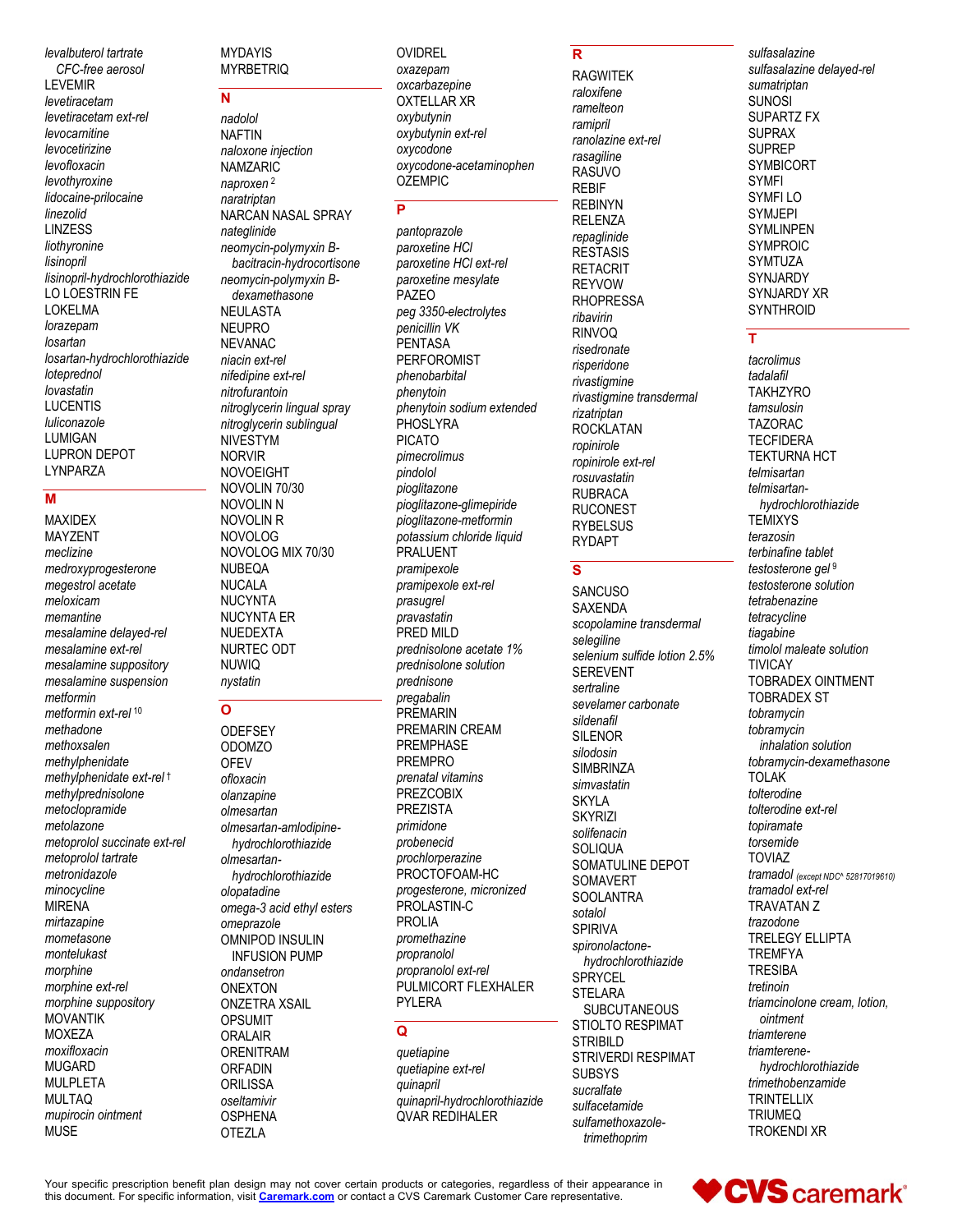| trospium<br>trospium ext-rel<br><b>TRULICITY</b><br><b>TRUVADA</b><br><b>TYMLOS</b><br><b>TYSABRI</b><br>U | valsartan<br>valsartan-hydrochlorothiazide<br>vancomycin capsule<br><b>VARUBI</b><br>VASCEPA<br><b>VELPHORO</b><br><b>VELTASSA</b> | <b>VIIBRYD</b><br><b>VIMPAT</b><br><b>VIOKACE</b><br>VISCO-3<br><b>VISTOGARD</b><br>VOSEVI <sup>3</sup><br><b>VRAYLAR</b> | <b>XELJANZ XR</b><br>XIFAXAN 550 MG<br><b>XIGDUO XR</b><br><b>XIIDRA</b><br><b>XOLAIR</b><br><b>XTAMPZA ER</b><br><b>XTANDI</b> | ZEMBRACE SYMTOUCH<br><b>ZENPEP</b><br>zileuton ext-rel<br>ziprasidone<br>zolmitriptan<br>zolpidem<br>zolpidem ext-rel |
|------------------------------------------------------------------------------------------------------------|------------------------------------------------------------------------------------------------------------------------------------|---------------------------------------------------------------------------------------------------------------------------|---------------------------------------------------------------------------------------------------------------------------------|-----------------------------------------------------------------------------------------------------------------------|
| <b>UBRELVY</b>                                                                                             | <b>VEMLIDY</b><br>venlafaxine                                                                                                      | <b>VUMERITY</b><br><b>VYVANSE</b>                                                                                         | <b>XULTOPHY</b>                                                                                                                 | zolpidem sublingual<br><b>ZOMIG NASAL SPRAY</b>                                                                       |
| <b>UDENYCA</b>                                                                                             | venlafaxine ext-rel capsule                                                                                                        |                                                                                                                           |                                                                                                                                 | zonisamide                                                                                                            |
| <b>UPTRAVI</b>                                                                                             | verapamil ext-rel                                                                                                                  | W                                                                                                                         | <b>YONSA</b>                                                                                                                    | <b>ZUBSOLV</b>                                                                                                        |
| v                                                                                                          | <b>V-GO INSULIN</b>                                                                                                                | warfarin                                                                                                                  | <b>YUPELRI</b>                                                                                                                  | ZYCLARA                                                                                                               |
|                                                                                                            | <b>INFUSION PUMP</b><br><b>VIBERZI</b>                                                                                             | x                                                                                                                         |                                                                                                                                 |                                                                                                                       |
| valacyclovir<br>valganciclovir                                                                             | <b>VICTOZA</b>                                                                                                                     | <b>XARELTO</b>                                                                                                            | zafirlukast                                                                                                                     |                                                                                                                       |
| valproic acid                                                                                              | vigabatrin                                                                                                                         | <b>XELJANZ</b>                                                                                                            | <b>ZEJULA</b>                                                                                                                   |                                                                                                                       |

# **PREFERRED OPTIONS LIST**

| <b>DRUG NAME(S)</b>                             | <b>PREFERRED OPTION(S)*</b>                                                                                  | <b>DRUG NAME(S)</b>         | <b>PREFERRED OPTION(S)*</b>                                                                                                                                        |
|-------------------------------------------------|--------------------------------------------------------------------------------------------------------------|-----------------------------|--------------------------------------------------------------------------------------------------------------------------------------------------------------------|
| <b>ABILIFY</b>                                  | aripiprazole, clozapine, olanzapine,<br>quetiapine, quetiapine ext-rel, risperidone,                         | <b>ANTARA</b>               | fenofibrate (except fenofibrate tablet 120 mg),<br>fenofibric acid delayed-rel                                                                                     |
| <b>ACANYA</b>                                   | ziprasidone, LATUDA, VRAYLAR<br>adapalene, benzoyl peroxide,<br>clindamycin gel (except NDC^ 68682046275),   | <b>APEXICON E</b>           | desoximetasone,<br>fluocinonide (except fluocinonide cream 0.1%),<br><b>BRYHALI</b>                                                                                |
|                                                 | clindamycin solution, clindamycin-<br>benzoyl peroxide, erythromycin solution,                               | <b>APIDRA</b>               | FIASP, NOVOLOG                                                                                                                                                     |
|                                                 | erythromycin-benzoyl peroxide, tretinoin,                                                                    | <b>ARMOUR THYROID</b>       | levothyroxine, liothyronine, SYNTHROID                                                                                                                             |
| ACIPHEX, ACIPHEX SPRINKLE                       | EPIDUO, ONEXTON, TAZORAC<br>esomeprazole, lansoprazole, omeprazole,<br>pantoprazole, DEXILANT                | <b>ARTHROTEC</b>            | celecoxib; diclofenac sodium, ibuprofen,<br>meloxicam or naproxen (except naproxen CR<br>or naproxen suspension) WITH                                              |
| <b>ACTEMRA</b>                                  | ENBREL, HUMIRA, RINVOQ, XELJANZ,<br><b>XELJANZ XR</b>                                                        |                             | esomeprazole, lansoprazole, omeprazole,<br>pantoprazole or DEXILANT                                                                                                |
| <b>ACTICLATE</b>                                | doxycycline hyclate 20 mg,<br>doxycycline hyclate capsule, minocycline,<br>tetracycline                      | <b>ASACOL HD</b>            | balsalazide, mesalamine delayed-rel,<br>mesalamine ext-rel, sulfasalazine,<br>sulfasalazine delayed-rel, PENTASA                                                   |
| Activite                                        | folic acid                                                                                                   | ASCENSIA STRIPS AND KITS 15 | ACCU-CHEK AVIVA PLUS STRIPS AND KITS 11,<br>ACCU-CHEK COMPACT PLUS STRIPS AND KITS 11.                                                                             |
| <b>ACTOS</b>                                    | pioglitazone                                                                                                 |                             | ACCU-CHEK GUIDE STRIPS AND KITS 11,                                                                                                                                |
| acyclovir cream                                 | acyclovir capsule, acyclovir tablet,<br>valacyclovir                                                         | ASMANEX, ASMANEX HFA        | ACCU-CHEK SMARTVIEW STRIPS AND KITS 11<br>ARNUITY ELLIPTA, FLOVENT DISKUS,                                                                                         |
| ALCORTIN A                                      | desonide, hydrocortisone                                                                                     |                             | FLOVENT HFA, PULMICORT FLEXHALER,<br><b>QVAR REDIHALER</b>                                                                                                         |
| ALEVICYN GEL, ALEVICYN SG,<br>ALEVICYN SOLUTION | desonide, hydrocortisone                                                                                     | ATACAND, ATACAND HCT        | candesartan, candesartan-hydrochlorothiazide,<br>eprosartan, irbesartan,<br>irbesartan-hydrochlorothiazide, losartan,<br>losartan-hydrochlorothiazide, olmesartan, |
| ALLISON MEDICAL INSULIN SYRINGES 14             | BD ULTRAFINE INSULIN SYRINGES                                                                                |                             |                                                                                                                                                                    |
| <b>ALORA</b>                                    | estradiol, DIVIGEL, EVAMIST                                                                                  |                             | olmesartan-hydrochlorothiazide, telmisartan,                                                                                                                       |
| <b>ALPROLIX</b>                                 | Consult doctor                                                                                               |                             | telmisartan-hydrochlorothiazide, valsartan,<br>valsartan-hydrochlorothiazide                                                                                       |
| <b>ALREX</b>                                    | azelastine, cromolyn sodium, olopatadine,<br>LASTACAFT, PAZEO                                                | <b>ATOPADERM</b>            | desonide, hydrocortisone                                                                                                                                           |
| <b>ALTOPREV</b>                                 | atorvastatin, ezetimibe-simvastatin,<br>fluvastatin, lovastatin, pravastatin,                                | <b>ATROVENT HFA</b>         | ipratropium inhalation solution,<br>INCRUSE ELLIPTA, SPIRIVA, YUPELRI                                                                                              |
|                                                 | rosuvastatin, simvastatin                                                                                    | <b>AVENOVA</b>              | Consult doctor                                                                                                                                                     |
| <b>ALVESCO</b>                                  | ARNUITY ELLIPTA, FLOVENT DISKUS,<br>FLOVENT HFA, PULMICORT FLEXHALER,<br><b>QVAR REDIHALER</b>               | <b>AVONEX</b>               | glatiramer, AUBAGIO, BETASERON,<br>COPAXONE, GILENYA, MAYZENT, REBIF,<br>TECFIDERA, TYSABRI, VUMERITY                                                              |
| <b>AMRIX</b>                                    | cyclobenzaprine<br>(except cyclobenzaprine tablet 7.5 mg)                                                    | <b>AZELEX</b>               | adapalene, benzoyl peroxide,<br>clindamycin gel (except NDC^ 68682046275),                                                                                         |
| ANDROGEL 1%                                     | testosterone gel (except authorized generics<br>for TESTIM and VOGELXO),<br>testosterone solution, ANDRODERM |                             | clindamycin solution, clindamycin-<br>benzoyl peroxide, erythromycin solution,<br>erythromycin-benzoyl peroxide, tretinoin,<br>EPIDUO, ONEXTON, TAZORAC            |
| ANGELIQ                                         | estradiol-norethindrone, PREMPHASE,<br><b>PREMPRO</b>                                                        | <b>BARACLUDE TABLET</b>     | entecavir, lamivudine, VEMLIDY                                                                                                                                     |
|                                                 |                                                                                                              | <b>BEAU RX</b>              | Consult doctor                                                                                                                                                     |

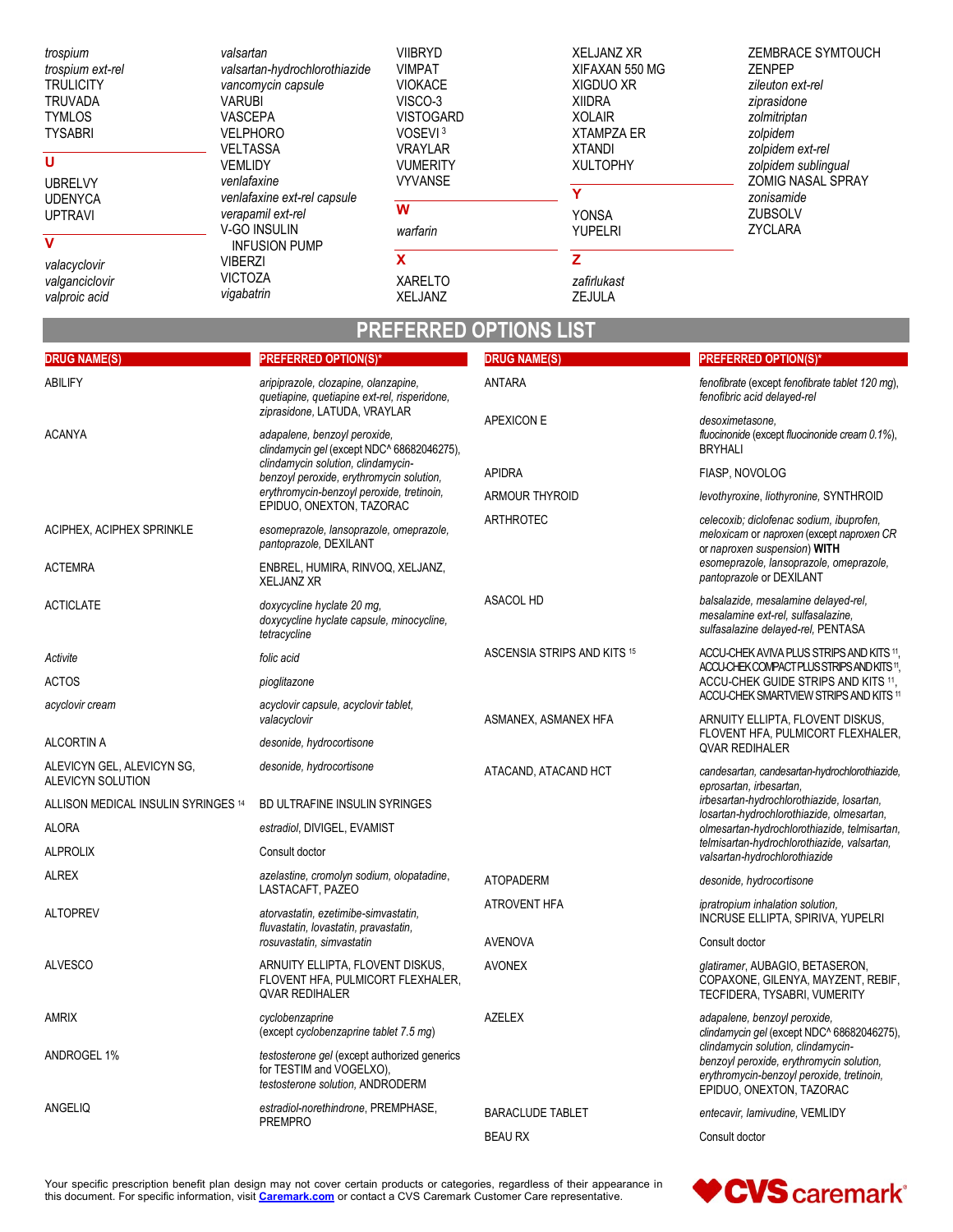| <b>DRUG NAME(S)</b>                                       | <b>PREFERRED OPTION(S)*</b>                                                                                           | <b>DRUG NAME(S)</b>                                                 | <b>PREFERRED OPTION(S)*</b>                                                                                                                                             |
|-----------------------------------------------------------|-----------------------------------------------------------------------------------------------------------------------|---------------------------------------------------------------------|-------------------------------------------------------------------------------------------------------------------------------------------------------------------------|
| <b>BECONASE AQ</b>                                        | flunisolide, fluticasone, mometasone,<br><b>DYMISTA</b>                                                               | <b>CAMBIA</b>                                                       | diclofenac sodium, ibuprofen, meloxicam,<br>naproxen (except naproxen CR or<br>naproxen suspension)                                                                     |
| BENICAR, BENICAR HCT                                      | candesartan, candesartan-hydrochlorothiazide,<br>eprosartan, irbesartan,<br>irbesartan-hydrochlorothiazide, losartan, | CARAC                                                               | fluorouracil cream 5%, fluorouracil solution,<br>imiguimod, PICATO, TOLAK, ZYCLARA                                                                                      |
|                                                           | losartan-hydrochlorothiazide, olmesartan,<br>olmesartan-hydrochlorothiazide, telmisartan,                             | CARAFATE                                                            | sucralfate                                                                                                                                                              |
|                                                           | telmisartan-hydrochlorothiazide, valsartan,<br>valsartan-hydrochlorothiazide                                          | CARBINOXAMINE TABLET 6 MG                                           | levocetirizine                                                                                                                                                          |
| <b>BENSAL HP</b>                                          | desonide, hydrocortisone                                                                                              | CARDIZEM, CARDIZEM CD,<br><b>CARDIZEM LA</b>                        | diltiazem ext-rel<br>(except generic CARDIZEM LA)                                                                                                                       |
| <b>BENZAC AC</b>                                          | adapalene, benzoyl peroxide,<br>clindamycin gel (except NDC^ 68682046275),                                            | CARNITOR, CARNITOR SF                                               | levocarnitine                                                                                                                                                           |
|                                                           | clindamycin solution, clindamycin-<br>benzoyl peroxide, erythromycin solution,                                        | chlordiazepoxide-clidinium<br>(NDC^42494040901 only)                | dicyclomine                                                                                                                                                             |
|                                                           | erythromycin-benzoyl peroxide, tretinoin,<br>EPIDUO, ONEXTON, TAZORAC                                                 | chlorzoxazone 375 mg, chlorzoxazone 750 mg,<br>CHLORZOXAZONE 250 MG | cyclobenzaprine<br>(except cyclobenzaprine tablet 7.5 mg)                                                                                                               |
| <b>BENZACLIN</b>                                          | adapalene, benzoyl peroxide,<br>clindamycin gel (except NDC^ 68682046275),                                            | <b>CIALIS</b>                                                       | sildenafil, tadalafil                                                                                                                                                   |
|                                                           | clindamycin solution, clindamycin-<br>benzoyl peroxide, erythromycin solution,                                        | <b>CICATRACE</b>                                                    | Consult doctor                                                                                                                                                          |
|                                                           | erythromycin-benzoyl peroxide, tretinoin,                                                                             | <b>CIMZIA</b>                                                       | COSENTYX, ENBREL, HUMIRA, OTEZLA,                                                                                                                                       |
| <b>BENZIQ</b>                                             | EPIDUO, ONEXTON, TAZORAC<br>adapalene, benzoyl peroxide,                                                              |                                                                     | RINVOQ, SKYRIZI,<br>STELARA SUBCUTANEOUS, TREMFYA,<br>XELJANZ, XELJANZ XR                                                                                               |
|                                                           | clindamycin gel (except NDC^ 68682046275),<br>clindamycin solution, clindamycin-                                      | CLINDAGEL                                                           | erythromycin solution                                                                                                                                                   |
|                                                           | benzoyl peroxide, erythromycin solution,<br>erythromycin-benzoyl peroxide, tretinoin,<br>EPIDUO, ONEXTON, TAZORAC     | clindamycin gel (NDC^ 68682046275 only)                             | adapalene, benzoyl peroxide,<br>clindamycin gel (except NDC^ 68682046275),<br>clindamycin solution, clindamycin-                                                        |
| benzonatate<br>(NDCs^ 69336012615, 69499032915 only)      | benzonatate<br>(except NDCs^ 69336012615, 69499032915)                                                                |                                                                     | benzoyl peroxide, erythromycin solution,<br>erythromycin-benzoyl peroxide, tretinoin,                                                                                   |
| <b>BERINERT</b>                                           | <b>FIRAZYR, RUCONEST</b>                                                                                              |                                                                     | EPIDUO, ONEXTON, TAZORAC                                                                                                                                                |
| BETAPACE, BETAPACE AF                                     | sotalol                                                                                                               | clobetasol spray<br><b>CLOBEX SPRAY</b>                             | clobetasol foam<br>clobetasol foam                                                                                                                                      |
| BEYAZ                                                     | ethinyl estradiol-drospirenone,                                                                                       | COLAZAL                                                             | balsalazide                                                                                                                                                             |
|                                                           | ethinyl estradiol-drospirenone-levomefolate,<br>ethinyl estradiol-norethindrone acetate,                              | <b>COLCRYS</b>                                                      | colchicine tablet                                                                                                                                                       |
|                                                           | ethinyl estradiol-norethindrone acetate-iron                                                                          | <b>COMBIVENT RESPIMAT</b>                                           | ipratropium-albuterol inhalation solution,                                                                                                                              |
| bimatoprost solution 0.03%<br>BREEZE 2 STRIPS AND KITS 15 | latanoprost, LUMIGAN, TRAVATAN Z<br>ACCU-CHEK AVIVA PLUS STRIPS AND KITS 11,                                          |                                                                     | ANORO ELLIPTA, BEVESPI AEROSPHERE,<br>STIOLTO RESPIMAT                                                                                                                  |
|                                                           | ACCU-CHEK COMPACT PLUS STRIPS AND KITS 11.<br>ACCU-CHEK GUIDE STRIPS AND KITS 11.                                     | <b>CONSENSI</b>                                                     | amlodipine WITH celecoxib                                                                                                                                               |
|                                                           | ACCU-CHEK SMARTVIEW STRIPS AND KITS 11                                                                                | CONTOUR NEXT STRIPS AND KITS 15                                     | ACCU-CHEK AVIVA PLUS STRIPS AND KITS 11                                                                                                                                 |
| bupropion ext-rel tablet 450 mg                           | bupropion, bupropion ext-rel<br>(except bupropion ext-rel tablet 450 mg)                                              |                                                                     | ACCU-CHEK COMPACT PLUS STRIPS AND KITS 11,<br>ACCU-CHEK GUIDE STRIPS AND KITS 11.<br>ACCU-CHEK SMARTVIEW STRIPS AND KITS 11                                             |
| BUTALBITAL-ACETAMINOPHEN<br>(NDC^ 69499034230 only)       | diclofenac sodium, ibuprofen,<br>naproxen (except naproxen CR or<br>naproxen suspension)                              | <b>CONTOUR STRIPS AND KITS 15</b>                                   | ACCU-CHEK AVIVA PLUS STRIPS AND KITS 11,<br>ACCU-CHEK COMPACT PLUS STRIPS AND KITS 11,<br>ACCU-CHEK GUIDE STRIPS AND KITS 11,<br>ACCU-CHEK SMARTVIEW STRIPS AND KITS 11 |
| butalbital-acetaminophen-caffeine capsule                 | diclofenac sodium, ibuprofen,<br>naproxen (except naproxen CR or<br>naproxen suspension)                              | <b>CONTRAVE</b>                                                     | <b>SAXENDA</b>                                                                                                                                                          |
| <b>BUTRANS</b>                                            | buprenorphine transdermal, BELBUCA                                                                                    | <b>CORDRAN OINTMENT</b>                                             | hydrocortisone butyrate cream,<br>hydrocortisone butyrate lotion,                                                                                                       |
| <b>BYDUREON</b>                                           | OZEMPIC, RYBELSUS, TRULICITY,                                                                                         |                                                                     | hydrocortisone butyrate ointment,                                                                                                                                       |
| <b>BYETTA</b>                                             | <b>VICTOZA</b><br>OZEMPIC, RYBELSUS, TRULICITY,                                                                       |                                                                     | hydrocortisone butyrate solution,<br>mometasone, triamcinolone cream,<br>triamcinolone lotion, triamcinolone ointment                                                   |
| <b>CAFERGOT</b>                                           | <b>VICTOZA</b>                                                                                                        | CoreMino                                                            | doxycycline hyclate 20 mg,                                                                                                                                              |
|                                                           | eletriptan, naratriptan, rizatriptan,<br>sumatriptan, zolmitriptan, NURTEC ODT,<br>ONZETRA XSAIL, REYVOW, UBRELVY,    |                                                                     | doxycycline hyclate capsule, minocycline,<br>tetracycline                                                                                                               |
|                                                           | ZEMBRACE SYMTOUCH,<br>ZOMIG NASAL SPRAY                                                                               | <b>COUMADIN</b>                                                     | warfarin                                                                                                                                                                |
| calcipotriene cream                                       | calcipotriene ointment, calcipotriene solution                                                                        | <b>CRESTOR</b>                                                      | atorvastatin, ezetimibe-simvastatin,<br>fluvastatin, lovastatin, pravastatin,                                                                                           |
| calcitriol ointment                                       | calcipotriene ointment, calcipotriene solution                                                                        |                                                                     | rosuvastatin, simvastatin                                                                                                                                               |
|                                                           |                                                                                                                       |                                                                     |                                                                                                                                                                         |

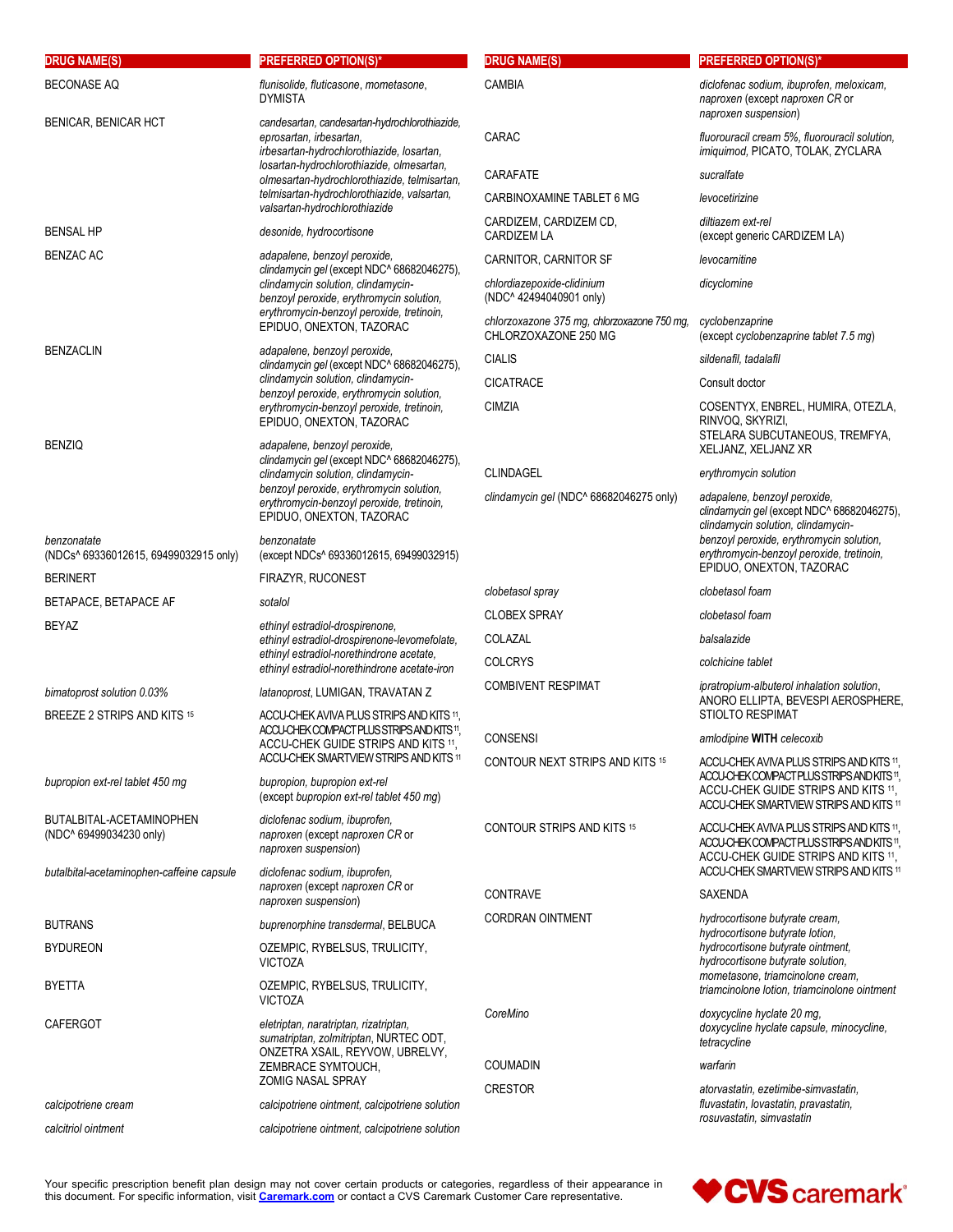| <b>DRUG NAME(S)</b>                                                    | <b>PREFERRED OPTION(S)*</b>                                                                                                                 | <b>DRUG NAME(S)</b>                                                              | <b>PREFERRED OPTION(S)*</b>                                                                                                                                          |
|------------------------------------------------------------------------|---------------------------------------------------------------------------------------------------------------------------------------------|----------------------------------------------------------------------------------|----------------------------------------------------------------------------------------------------------------------------------------------------------------------|
| cyclobenzaprine ext-rel capsule,<br>cyclobenzaprine tablet 7.5 mg      | cyclobenzaprine<br>(except cyclobenzaprine tablet 7.5 mg)                                                                                   | doxycycline monohydrate capsule 75 mg,<br>doxycycline monohydrate capsule 150 mg | doxycycline hyclate 20 mg,<br>doxycycline hyclate capsule, minocycline,                                                                                              |
| <b>CYMBALTA</b>                                                        | desvenlafaxine ext-rel, duloxetine,<br>venlafaxine, venlafaxine ext-rel capsule                                                             | <b>DULERA</b>                                                                    | tetracycline<br>ADVAIR DISKUS, ADVAIR HFA,                                                                                                                           |
| <b>DELZICOL</b>                                                        | balsalazide, mesalamine delayed-rel,<br>mesalamine ext-rel, sulfasalazine,<br>sulfasalazine delayed-rel, PENTASA                            | <b>DUTOPROL</b>                                                                  | <b>BREO ELLIPTA, SYMBICORT</b><br>metoprolol succinate ext-rel WITH<br>hydrochlorothiazide                                                                           |
| <b>DETROL LA</b>                                                       | darifenacin ext-rel, oxybutynin ext-rel,                                                                                                    | <b>DYRENIUM</b>                                                                  | amiloride, triamterene                                                                                                                                               |
|                                                                        | solifenacin, tolterodine, tolterodine ext-rel,<br>trospium, trospium ext-rel, MYRBETRIQ,<br><b>TOVIAZ</b>                                   | EDARBI, EDARBYCLOR                                                               | candesartan, candesartan-hydrochlorothiazide,<br>eprosartan, irbesartan,<br>irbesartan-hydrochlorothiazide, losartan,                                                |
| dexchlorpheniramine                                                    | levocetirizine                                                                                                                              |                                                                                  | losartan-hydrochlorothiazide, olmesartan,                                                                                                                            |
| Dexifol                                                                | folic acid                                                                                                                                  |                                                                                  | olmesartan-hydrochlorothiazide, telmisartan,<br>telmisartan-hydrochlorothiazide, valsartan,                                                                          |
| Dexpak                                                                 | dexamethasone, hydrocortisone,<br>methylprednisolone, prednisolone solution,<br>prednisone                                                  | <b>EDLUAR</b>                                                                    | valsartan-hydrochlorothiazide<br>eszopiclone, ramelteon, zolpidem,                                                                                                   |
| diclofenac sodium gel 1%                                               | diclofenac sodium, diclofenac sodium gel 1%                                                                                                 |                                                                                  | zolpidem ext-rel, zolpidem sublingual,<br>BELSOMRA, SILENOR                                                                                                          |
| (NDC^ 69499031866 only)                                                | (except NDC^ 69499031866),<br>diclofenac sodium solution, ibuprofen,                                                                        | E.E.S. GRANULES                                                                  | erythromycins                                                                                                                                                        |
|                                                                        | meloxicam, naproxen (except naproxen CR or<br>naproxen suspension)                                                                          | <b>EFFEXOR XR</b>                                                                | desvenlafaxine ext-rel, duloxetine,<br>venlafaxine, venlafaxine ext-rel capsule                                                                                      |
| Diclofex DC (NDC^ 51021037201 only)                                    | diclofenac sodium, diclofenac sodium gel 1%                                                                                                 | <b>ELELYSO</b>                                                                   | CERDELGA, CEREZYME                                                                                                                                                   |
|                                                                        | (except NDC^ 69499031866),<br>diclofenac sodium solution, ibuprofen,<br>meloxicam, naproxen (except naproxen CR or                          | <b>ELOCTATE</b>                                                                  | ADYNOVATE, JIVI, KOGENATE FS,<br>KOVALTRY, NOVOEIGHT, NUWIQ                                                                                                          |
| Diclosaicin                                                            | naproxen suspension)<br>diclofenac sodium, diclofenac sodium gel 1%<br>(except NDC^ 69499031866),<br>diclofenac sodium solution, ibuprofen, | <b>ENABLEX</b>                                                                   | darifenacin ext-rel, oxybutynin ext-rel,<br>solifenacin, tolterodine, tolterodine ext-rel,<br>trospium, trospium ext-rel, MYRBETRIQ,<br><b>TOVIAZ</b>                |
|                                                                        | meloxicam, naproxen (except naproxen CR or<br>naproxen suspension)                                                                          | ENLITE CONTINUOUS GLUCOSE<br>MONITORING SYSTEM                                   | DEXCOM CONTINUOUS GLUCOSE<br>MONITORING SYSTEM                                                                                                                       |
| diflorasone cream, diflorasone ointment                                | desoximetasone,<br>fluocinonide (except fluocinonide cream 0.1%),                                                                           | <b>ENTERAGAM</b>                                                                 | alosetron, VIBERZI, XIFAXAN 550 MG                                                                                                                                   |
| dihydroergotamine spray                                                | <b>BRYHALI</b><br>eletriptan, naratriptan, rizatriptan,                                                                                     | <b>ENTYVIO</b>                                                                   | HUMIRA, STELARA SUBCUTANEOUS,<br>XELJANZ, XELJANZ XR                                                                                                                 |
|                                                                        | sumatriptan, zolmitriptan, NURTEC ODT,<br>ONZETRA XSAIL, REYVOW, UBRELVY,<br>ZEMBRACE SYMTOUCH,                                             | <b>EPICERAM</b>                                                                  | desonide, hydrocortisone                                                                                                                                             |
|                                                                        |                                                                                                                                             | <b>EPOGEN</b>                                                                    | ARANESP, RETACRIT                                                                                                                                                    |
| diltiazem ext-rel<br>(generic CARDIZEM LA only)<br>DIOVAN, DIOVAN HCT  | <b>ZOMIG NASAL SPRAY</b><br>diltiazem ext-rel<br>(except generic CARDIZEM LA)<br>candesartan, candesartan-hydrochlorothiazide,              | ergotamine-caffeine                                                              | eletriptan, naratriptan, rizatriptan,<br>sumatriptan, zolmitriptan, NURTEC ODT,<br>ONZETRA XSAIL, REYVOW, UBRELVY,<br>ZEMBRACE SYMTOUCH,<br><b>ZOMIG NASAL SPRAY</b> |
|                                                                        | eprosartan, irbesartan,                                                                                                                     | <b>ERYPED</b>                                                                    | erythromycins                                                                                                                                                        |
|                                                                        | irbesartan-hydrochlorothiazide, losartan,<br>losartan-hydrochlorothiazide, olmesartan,                                                      | <b>EUFLEXXA</b>                                                                  | DUROLANE, GEL-ONE, GELSYN-3,                                                                                                                                         |
|                                                                        | olmesartan-hydrochlorothiazide, telmisartan,<br>telmisartan-hydrochlorothiazide, valsartan,                                                 |                                                                                  | SUPARTZ FX, VISCO-3                                                                                                                                                  |
| <b>DORAL</b>                                                           | valsartan-hydrochlorothiazide<br>eszopiclone, ramelteon, zolpidem,                                                                          | <b>EVEKEO</b>                                                                    | amphetamine-<br>dextroamphetamine mixed salts.<br>methylphenidate                                                                                                    |
|                                                                        | zolpidem ext-rel, zolpidem sublingual,<br>BELSOMRA, SILENOR                                                                                 | <b>EVZIO</b>                                                                     | naloxone injection, NARCAN NASAL SPRAY                                                                                                                               |
| DORYX, DORYX MPC                                                       | doxycycline hyclate 20 mg,<br>doxycycline hyclate capsule, minocycline,                                                                     | <b>EXFORGE</b>                                                                   | amlodipine-olmesartan,<br>amlodipine-telmisartan, amlodipine-valsartan                                                                                               |
| doxepin cream                                                          | tetracycline<br>desonide, hydrocortisone, pimecrolimus,                                                                                     | <b>EXFORGE HCT</b>                                                               | amlodipine-valsartan-hydrochlorothiazide,<br>olmesartan-amlodipine-hydrochlorothiazide                                                                               |
| doxycycline hyclate delayed-rel tablet 200 mg                          | tacrolimus, EUCRISA<br>doxycycline hyclate 20 mg,<br>doxycycline hyclate capsule, minocycline,                                              | <b>EXTAVIA</b>                                                                   | glatiramer, AUBAGIO, BETASERON,<br>COPAXONE, GILENYA, MAYZENT, REBIF,<br>TECFIDERA, TYSABRI, VUMERITY                                                                |
| doxycycline hyclate tablet 50 mg<br>(NDC^ 72143021160 only),           | tetracycline<br>doxycycline hyclate 20 mg,<br>doxycycline hyclate capsule, minocycline,                                                     | <b>FANAPT</b>                                                                    | aripiprazole, clozapine, olanzapine,<br>quetiapine, quetiapine ext-rel, risperidone,<br>ziprasidone, LATUDA, VRAYLAR                                                 |
| doxycycline hyclate tablet 75 mg,<br>doxycycline hyclate tablet 150 mg | tetracycline                                                                                                                                | <b>FEMRING</b>                                                                   | estradiol, ESTRING, PREMARIN CREAM                                                                                                                                   |

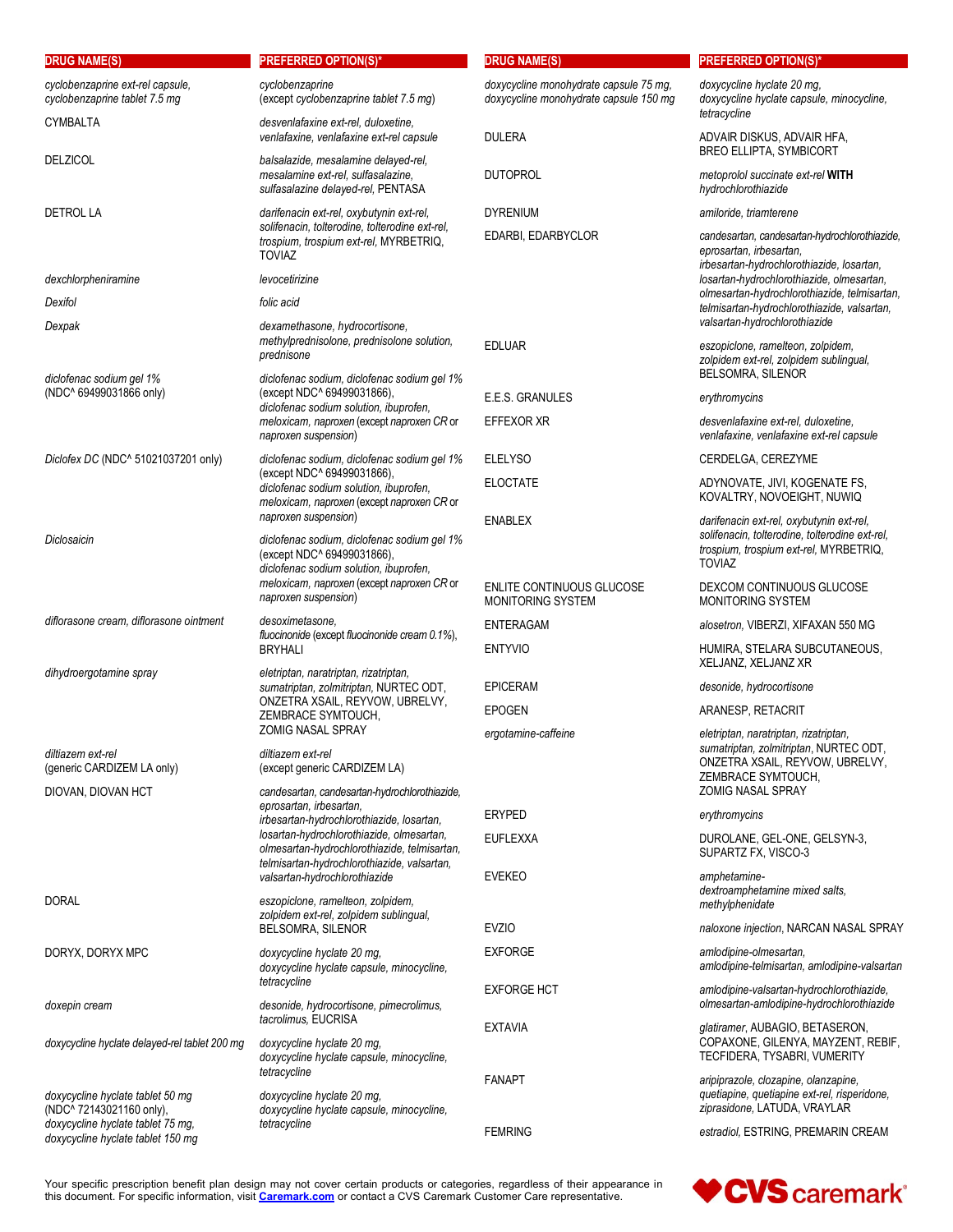| <b>DRUG NAME(S)</b>                                            | <b>PREFERRED OPTION(S)*</b>                                                                                                                                | <b>DRUG NAME(S)</b>                                                    | <b>PREFERRED OPTION(S)*</b>                                                                                                                                                        |
|----------------------------------------------------------------|------------------------------------------------------------------------------------------------------------------------------------------------------------|------------------------------------------------------------------------|------------------------------------------------------------------------------------------------------------------------------------------------------------------------------------|
| fenofibrate tablet 120 mg<br>FENOGLIDE TABLET 120 MG           | fenofibrate (except fenofibrate tablet 120 mg),<br>fenofibric acid delayed-rel<br>fenofibrate (except fenofibrate tablet 120 mg),                          | <b>FREESTYLE STRIPS AND KITS 15</b>                                    | ACCU-CHEK AVIVA PLUS STRIPS AND KITS 11<br>ACCU-CHEK COMPACT PLUS STRIPS AND KITS 11,<br>ACCU-CHEK GUIDE STRIPS AND KITS 11,                                                       |
| fenoprofen capsule                                             | fenofibric acid delayed-rel<br>diclofenac sodium, ibuprofen, meloxicam,<br>naproxen (except naproxen CR or<br>naproxen suspension)                         | <b>FROVA</b>                                                           | ACCU-CHEK SMARTVIEW STRIPS AND KITS 11<br>eletriptan, naratriptan, rizatriptan,<br>sumatriptan, zolmitriptan, NURTEC ODT,<br>ONZETRA XSAIL, REYVOW, UBRELVY,<br>ZEMBRACE SYMTOUCH, |
| <b>FENOPROFEN CAPSULE</b>                                      | diclofenac sodium, ibuprofen, meloxicam,<br>naproxen (except naproxen CR or<br>naproxen suspension)                                                        | <b>FULPHILA</b>                                                        | ZOMIG NASAL SPRAY<br>NEULASTA, UDENYCA                                                                                                                                             |
| FERIVA 21/7                                                    | folic acid                                                                                                                                                 | Genicin Vita-S                                                         | folic acid                                                                                                                                                                         |
| <b>FETZIMA</b>                                                 | desvenlafaxine ext-rel, duloxetine,                                                                                                                        | <b>GLEEVEC</b>                                                         | imatinib mesylate, BOSULIF, SPRYCEL                                                                                                                                                |
| Fexmid                                                         | venlafaxine, venlafaxine ext-rel capsule<br>cyclobenzaprine                                                                                                | <b>GLUMETZA</b>                                                        | metformin, metformin ext-rel (except generics<br>for FORTAMET and GLUMETZA)                                                                                                        |
|                                                                | (except cyclobenzaprine tablet 7.5 mg)                                                                                                                     | GLYCOPYRROLATE TABLET 1.5 MG                                           | dicyclomine                                                                                                                                                                        |
| FINACEA GEL                                                    | azelaic acid gel, metronidazole,                                                                                                                           | <b>GRANIX</b>                                                          | <b>NIVESTYM</b>                                                                                                                                                                    |
| <b>FIORICET CAPSULE</b>                                        | FINACEA FOAM, SOOLANTRA<br>diclofenac sodium, ibuprofen,                                                                                                   | <b>GUARDIAN CONNECT CONTINUOUS</b><br><b>GLUCOSE MONITORING SYSTEM</b> | DEXCOM CONTINUOUS GLUCOSE<br><b>MONITORING SYSTEM</b>                                                                                                                              |
|                                                                | naproxen (except naproxen CR or<br>naproxen suspension)                                                                                                    | <b>HORIZANT</b>                                                        | gabapentin, GRALISE                                                                                                                                                                |
| <b>FLAREX</b>                                                  | dexamethasone, loteprednol,                                                                                                                                | <b>HUMALOG</b>                                                         | FIASP. NOVOLOG                                                                                                                                                                     |
|                                                                | prednisolone acetate 1%, DUREZOL,                                                                                                                          | HUMALOG MIX 50/50                                                      | NOVOLOG MIX 70/30                                                                                                                                                                  |
|                                                                | FML FORTE, FML S.O.P., MAXIDEX,<br>PRED MILD                                                                                                               | HUMALOG MIX 75/25                                                      | NOVOLOG MIX 70/30                                                                                                                                                                  |
| flucytosine capsule 500 mg                                     | fluconazole                                                                                                                                                | HUMULIN 70/30                                                          | NOVOLIN 70/30                                                                                                                                                                      |
| fluocinonide cream 0.1%                                        | clobetasol cream                                                                                                                                           | <b>HUMULIN N</b>                                                       | <b>NOVOLIN N</b>                                                                                                                                                                   |
| fluorouracil cream 0.5%                                        | fluorouracil cream 5%, fluorouracil solution,                                                                                                              | <b>HUMULIN R</b>                                                       | NOVOLIN R                                                                                                                                                                          |
|                                                                | imiquimod, PICATO, TOLAK, ZYCLARA                                                                                                                          | <b>HYALGAN</b>                                                         | DUROLANE, GEL-ONE, GELSYN-3,                                                                                                                                                       |
| fluoxetine tablet 60 mg                                        | citalopram, escitalopram,<br>fluoxetine (except fluoxetine tablet 60 mg),<br>paroxetine HCI, paroxetine HCI ext-rel,<br>sertraline, TRINTELLIX, VIIBRYD    | hydrocortisone butyrate lipophilic cream 0.1%                          | SUPARTZ FX, VISCO-3<br>hydrocortisone butyrate cream,<br>hydrocortisone butyrate lotion,<br>hydrocortisone butyrate ointment.                                                      |
| flurandrenolide lotion<br>(NDC^ 24470092112 only)              | desonide, hydrocortisone                                                                                                                                   |                                                                        | hydrocortisone butyrate solution,<br>mometasone, triamcinolone cream,<br>triamcinolone lotion, triamcinolone ointment                                                              |
| flurandrenolide ointment                                       | hydrocortisone butyrate cream,<br>hydrocortisone butyrate lotion,                                                                                          | HylaVite                                                               | folic acid                                                                                                                                                                         |
|                                                                | hydrocortisone butyrate ointment,<br>hydrocortisone butyrate solution,<br>mometasone, triamcinolone cream,<br>triamcinolone lotion, triamcinolone ointment | <b>HYSINGLA ER</b>                                                     | fentanyl transdermal, hydromorphone ext-rel,<br>methadone, morphine ext-rel, NUCYNTA ER,<br><b>XTAMPZA ER</b>                                                                      |
| <b>FML LIQUIFILM</b>                                           | dexamethasone, loteprednol,<br>prednisolone acetate 1%, DUREZOL,<br>FML FORTE, FML S.O.P., MAXIDEX,                                                        | <b>INDOCIN</b>                                                         | diclofenac sodium, ibuprofen, meloxicam,<br>naproxen (except naproxen CR or<br>naproxen suspension)                                                                                |
| <b>FOLIC-K</b>                                                 | PRED MILD<br>folic acid                                                                                                                                    | Inflammacin                                                            | diclofenac sodium, diclofenac sodium gel 1%<br>(except NDC^ 69499031866),<br>diclofenac sodium solution, ibuprofen,                                                                |
| <b>FOLLISTIM AQ</b>                                            | GONAL-F                                                                                                                                                    |                                                                        | meloxicam, naproxen (except naproxen CR or                                                                                                                                         |
| Folvite-D                                                      | folic acid                                                                                                                                                 |                                                                        | naproxen suspension)                                                                                                                                                               |
| FORTAMET                                                       | metformin, metformin ext-rel (except generics<br>for FORTAMET and GLUMETZA)                                                                                | <b>INNOPRAN XL</b>                                                     | atenolol, carvedilol,<br>carvedilol phosphate ext-rel,<br>metoprolol succinate ext-rel,                                                                                            |
| FORTESTA                                                       | testosterone gel (except authorized generics<br>for TESTIM and VOGELXO),<br>testosterone solution, ANDRODERM                                               |                                                                        | metoprolol tartrate, nadolol, pindolol,<br>propranolol, propranolol ext-rel, BYSTOLIC                                                                                              |
| FOSAMAX PLUS D                                                 | alendronate, ibandronate, risedronate                                                                                                                      | <b>INTERMEZZO</b>                                                      | eszopiclone, ramelteon, zolpidem,<br>zolpidem ext-rel, zolpidem sublingual,                                                                                                        |
| FOSRENOL                                                       | calcium acetate, sevelamer carbonate,                                                                                                                      |                                                                        | <b>BELSOMRA, SILENOR</b>                                                                                                                                                           |
|                                                                | PHOSLYRA, VELPHORO                                                                                                                                         | <b>INTUNIV</b>                                                         | amphetamine-<br>dextroamphetamine mixed salts ext-rel +,                                                                                                                           |
| FOSTEUM, FOSTEUM PLUS                                          | alendronate, ibandronate, risedronate                                                                                                                      |                                                                        | atomoxetine, guanfacine ext-rel,                                                                                                                                                   |
| FREESTYLE LIBRE CONTINUOUS<br><b>GLUCOSE MONITORING SYSTEM</b> | DEXCOM CONTINUOUS GLUCOSE<br>MONITORING SYSTEM                                                                                                             |                                                                        | methylphenidate ext-rel +, MYDAYIS,<br>VYVANSE                                                                                                                                     |

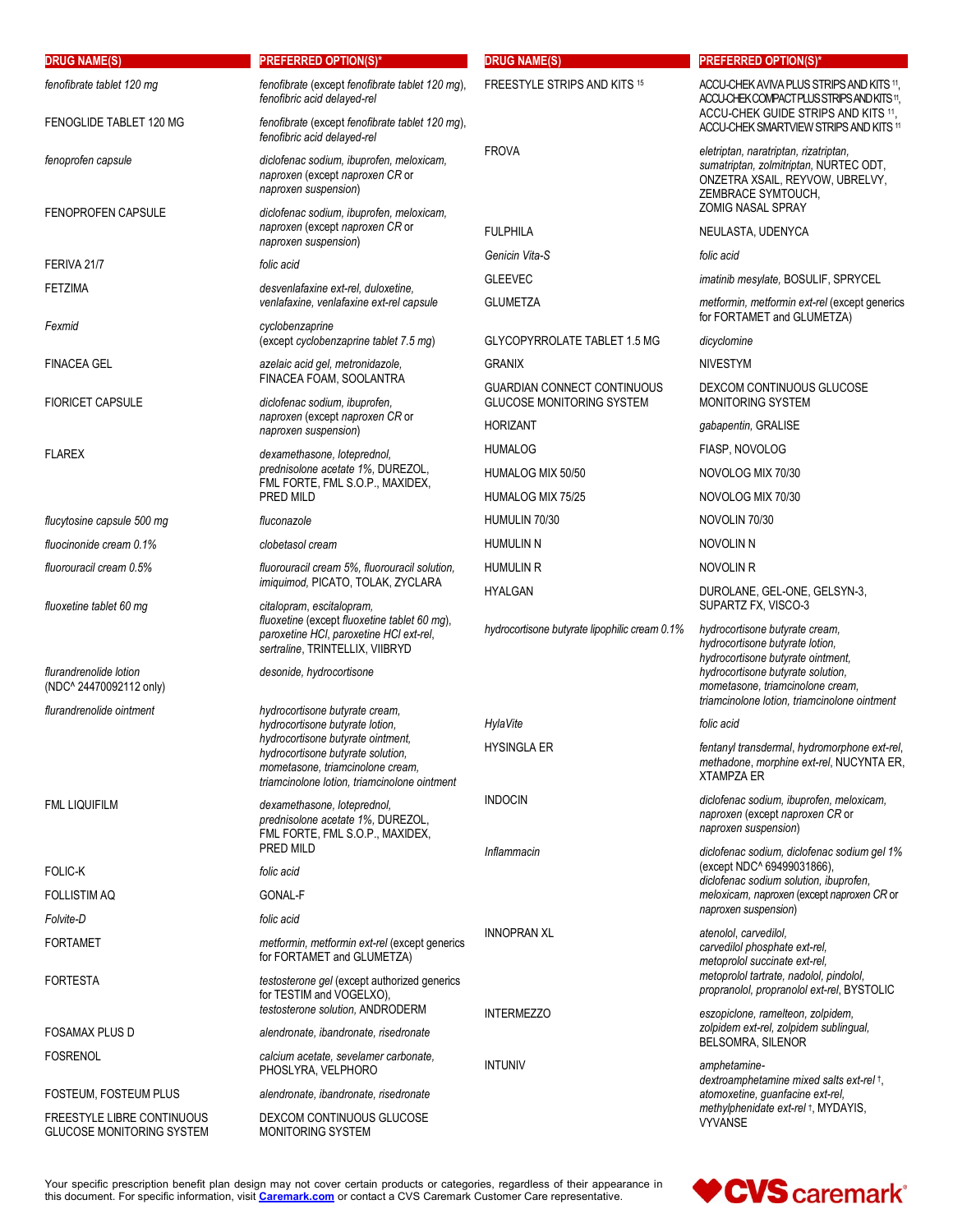| <b>DRUG NAME(S)</b>                                 | <b>PREFERRED OPTION(S)*</b>                                                                                                                                                                                                                                                                                                                         | <b>DRUG NAME(S)</b>                                            | <b>PREFERRED OPTION(S)*</b>                                                                                                                                                                                                                                                                        |
|-----------------------------------------------------|-----------------------------------------------------------------------------------------------------------------------------------------------------------------------------------------------------------------------------------------------------------------------------------------------------------------------------------------------------|----------------------------------------------------------------|----------------------------------------------------------------------------------------------------------------------------------------------------------------------------------------------------------------------------------------------------------------------------------------------------|
| INVOKAMET, INVOKAMET XR                             | SYNJARDY, SYNJARDY XR, XIGDUO XR                                                                                                                                                                                                                                                                                                                    | LIVALO                                                         | atorvastatin, ezetimibe-simvastatin,                                                                                                                                                                                                                                                               |
| <b>INVOKANA</b>                                     | FARXIGA, JARDIANCE                                                                                                                                                                                                                                                                                                                                  |                                                                | fluvastatin, lovastatin, pravastatin,<br>rosuvastatin, simvastatin                                                                                                                                                                                                                                 |
| <b>ISTALOL</b>                                      | timolol maleate solution, BETIMOL,<br><b>BETOPTIC S</b>                                                                                                                                                                                                                                                                                             | Lorid                                                          | folic acid                                                                                                                                                                                                                                                                                         |
| JALYN                                               | dutasteride-tamsulosin; dutasteride or<br>finasteride WITH alfuzosin ext-rel, doxazosin,                                                                                                                                                                                                                                                            | Lorzone                                                        | cyclobenzaprine<br>(except cyclobenzaprine tablet 7.5 mg)                                                                                                                                                                                                                                          |
|                                                     | silodosin, tamsulosin or terazosin                                                                                                                                                                                                                                                                                                                  | LOTEMAX, LOTEMAX SM                                            | dexamethasone, loteprednol,                                                                                                                                                                                                                                                                        |
| JENTADUETO, JENTADUETO XR                           | JANUMET, JANUMET XR                                                                                                                                                                                                                                                                                                                                 |                                                                | prednisolone acetate 1%, DUREZOL,<br>FML FORTE, FML S.O.P., MAXIDEX,                                                                                                                                                                                                                               |
| <b>KAMDOY</b>                                       | desonide, hydrocortisone                                                                                                                                                                                                                                                                                                                            |                                                                | PRED MILD                                                                                                                                                                                                                                                                                          |
| <b>KAZANO</b>                                       | JANUMET, JANUMET XR                                                                                                                                                                                                                                                                                                                                 | LUNESTA                                                        | eszopiclone, ramelteon, zolpidem,<br>zolpidem ext-rel, zolpidem sublingual,                                                                                                                                                                                                                        |
| ketoconazole foam 2%                                | ketoconazole shampoo 2%,<br>selenium sulfide lotion 2.5%                                                                                                                                                                                                                                                                                            | <b>MACRODANTIN</b>                                             | BELSOMRA, SILENOR<br>nitrofurantoin                                                                                                                                                                                                                                                                |
| Ketodan                                             | ketoconazole shampoo 2%,<br>selenium sulfide lotion 2.5%                                                                                                                                                                                                                                                                                            | Matzim LA                                                      | diltiazem ext-rel                                                                                                                                                                                                                                                                                  |
| ketoprofen capsule 25 mg                            | diclofenac sodium, ibuprofen, meloxicam,<br>naproxen (except naproxen CR or<br>naproxen suspension)                                                                                                                                                                                                                                                 | <b>MAVYRET</b>                                                 | (except generic CARDIZEM LA)<br>EPCLUSA (genotypes 1, 2, 3, 4, 5, 6),<br>HARVONI (genotypes 1, 4, 5, 6), VOSEVI 3                                                                                                                                                                                  |
| ketoprofen ext-rel capsule                          | diclofenac sodium, ibuprofen, meloxicam,                                                                                                                                                                                                                                                                                                            | <b>MENEST</b>                                                  | estradiol, PREMARIN                                                                                                                                                                                                                                                                                |
|                                                     | naproxen (except naproxen CR or                                                                                                                                                                                                                                                                                                                     | <b>MENOSTAR</b>                                                | estradiol                                                                                                                                                                                                                                                                                          |
| <b>KINERET</b>                                      | naproxen suspension)<br>ENBREL, HUMIRA, RINVOQ, XELJANZ,<br><b>XELJANZ XR</b>                                                                                                                                                                                                                                                                       | metformin ext-rel<br>(generics for FORTAMET and GLUMETZA only) | metformin, metformin ext-rel (except generics<br>for FORTAMET and GLUMETZA)                                                                                                                                                                                                                        |
| KOMBIGLYZE XR                                       | JANUMET, JANUMET XR                                                                                                                                                                                                                                                                                                                                 | <b>MIACALCIN INJECTION</b>                                     | alendronate, calcitonin-salmon, ibandronate,<br>risedronate, FORTEO, PROLIA, TYMLOS                                                                                                                                                                                                                |
| <b>LACTULOSE PAK</b>                                | lactulose solution                                                                                                                                                                                                                                                                                                                                  | MIACALCIN NASAL SPRAY                                          | calcitonin-salmon                                                                                                                                                                                                                                                                                  |
| LAMICTAL, LAMICTAL ODT, LAMICTAL XR                 | carbamazepine, carbamazepine ext-rel,<br>divalproex sodium, divalproex sodium ext-rel,<br>gabapentin, lamotrigine, lamotrigine ext-rel,<br>levetiracetam, levetiracetam ext-rel,<br>oxcarbazepine, phenobarbital, phenytoin,<br>phenytoin sodium extended, primidone,<br>tiagabine, topiramate, valproic acid,<br>zonisamide, FYCOMPA, OXTELLAR XR, | MICARDIS, MICARDIS HCT                                         | candesartan, candesartan-hydrochlorothiazide,<br>eprosartan, irbesartan,<br>irbesartan-hydrochlorothiazide, losartan,<br>losartan-hydrochlorothiazide, olmesartan,<br>olmesartan-hydrochlorothiazide, telmisartan,<br>telmisartan-hydrochlorothiazide, valsartan,<br>valsartan-hydrochlorothiazide |
| <b>LANOXIN TABLET</b><br>(125 MCG and 250 MCG only) | TROKENDI XR, VIMPAT<br>digoxin                                                                                                                                                                                                                                                                                                                      | Migergot                                                       | eletriptan, naratriptan, rizatriptan,<br>sumatriptan, zolmitriptan, NURTEC ODT,<br>ONZETRA XSAIL, REYVOW, UBRELVY,<br>ZEMBRACE SYMTOUCH,                                                                                                                                                           |
| lanthanum carbonate                                 | calcium acetate, sevelamer carbonate,<br>PHOSLYRA, VELPHORO                                                                                                                                                                                                                                                                                         | <b>MILLIPRED</b>                                               | <b>ZOMIG NASAL SPRAY</b><br>dexamethasone, hydrocortisone,                                                                                                                                                                                                                                         |
| LANTUS                                              | <b>BASAGLAR, LEVEMIR</b>                                                                                                                                                                                                                                                                                                                            |                                                                | methylprednisolone, prednisolone solution,<br>prednisone                                                                                                                                                                                                                                           |
| LAZANDA                                             | fentanyl transmucosal lozenge, SUBSYS                                                                                                                                                                                                                                                                                                               | <b>MINASTRIN 24 FE</b>                                         | ethinyl estradiol-drospirenone,                                                                                                                                                                                                                                                                    |
| <b>LESCOL XL</b>                                    | atorvastatin, ezetimibe-simvastatin,<br>fluvastatin, lovastatin, pravastatin,<br>rosuvastatin, simvastatin                                                                                                                                                                                                                                          |                                                                | ethinyl estradiol-drospirenone-levomefolate,<br>ethinyl estradiol-norethindrone acetate,<br>ethinyl estradiol-norethindrone acetate-iron                                                                                                                                                           |
| levorphanol                                         | fentanyl transdermal, hydromorphone ext-rel,                                                                                                                                                                                                                                                                                                        | MINIVELLE                                                      | estradiol, DIVIGEL, EVAMIST                                                                                                                                                                                                                                                                        |
|                                                     | methadone, morphine ext-rel, NUCYNTA ER,<br><b>XTAMPZA ER</b>                                                                                                                                                                                                                                                                                       | <b>MINOCIN</b>                                                 | doxycycline hyclate 20 mg.<br>doxycycline hyclate capsule, minocycline,                                                                                                                                                                                                                            |
| LEXAPRO                                             | citalopram, escitalopram,<br>fluoxetine (except fluoxetine tablet 60 mg),<br>paroxetine HCI, paroxetine HCI ext-rel,<br>sertraline, TRINTELLIX, VIIBRYD                                                                                                                                                                                             | minocycline ext-rel tablet                                     | tetracycline<br>doxycycline hyclate 20 mg,<br>doxycycline hyclate capsule, minocycline,<br>tetracycline                                                                                                                                                                                            |
| LIALDA                                              | balsalazide, mesalamine delayed-rel,<br>mesalamine ext-rel, sulfasalazine,<br>sulfasalazine delayed-rel, PENTASA                                                                                                                                                                                                                                    | Mondoxyne NL capsule 75 mg                                     | doxycycline hyclate 20 mg,<br>doxycycline hyclate capsule, minocycline,<br>tetracycline                                                                                                                                                                                                            |
| LIDOCAINE-TETRACAINE CREAM                          | lidocaine-prilocaine                                                                                                                                                                                                                                                                                                                                | <b>MONOVISC</b>                                                | DUROLANE, GEL-ONE, GELSYN-3,                                                                                                                                                                                                                                                                       |
| <b>LIDOTREX</b>                                     | lidocaine-prilocaine                                                                                                                                                                                                                                                                                                                                |                                                                | SUPARTZ FX, VISCO-3                                                                                                                                                                                                                                                                                |
| <b>LIPITOR</b>                                      | atorvastatin, ezetimibe-simvastatin,<br>fluvastatin, lovastatin, pravastatin,<br>rosuvastatin, simvastatin                                                                                                                                                                                                                                          | <b>MOVIPREP</b>                                                | peg 3350-electrolytes, SUPREP                                                                                                                                                                                                                                                                      |
|                                                     |                                                                                                                                                                                                                                                                                                                                                     | mupirocin cream                                                | gentamicin, mupirocin ointment                                                                                                                                                                                                                                                                     |

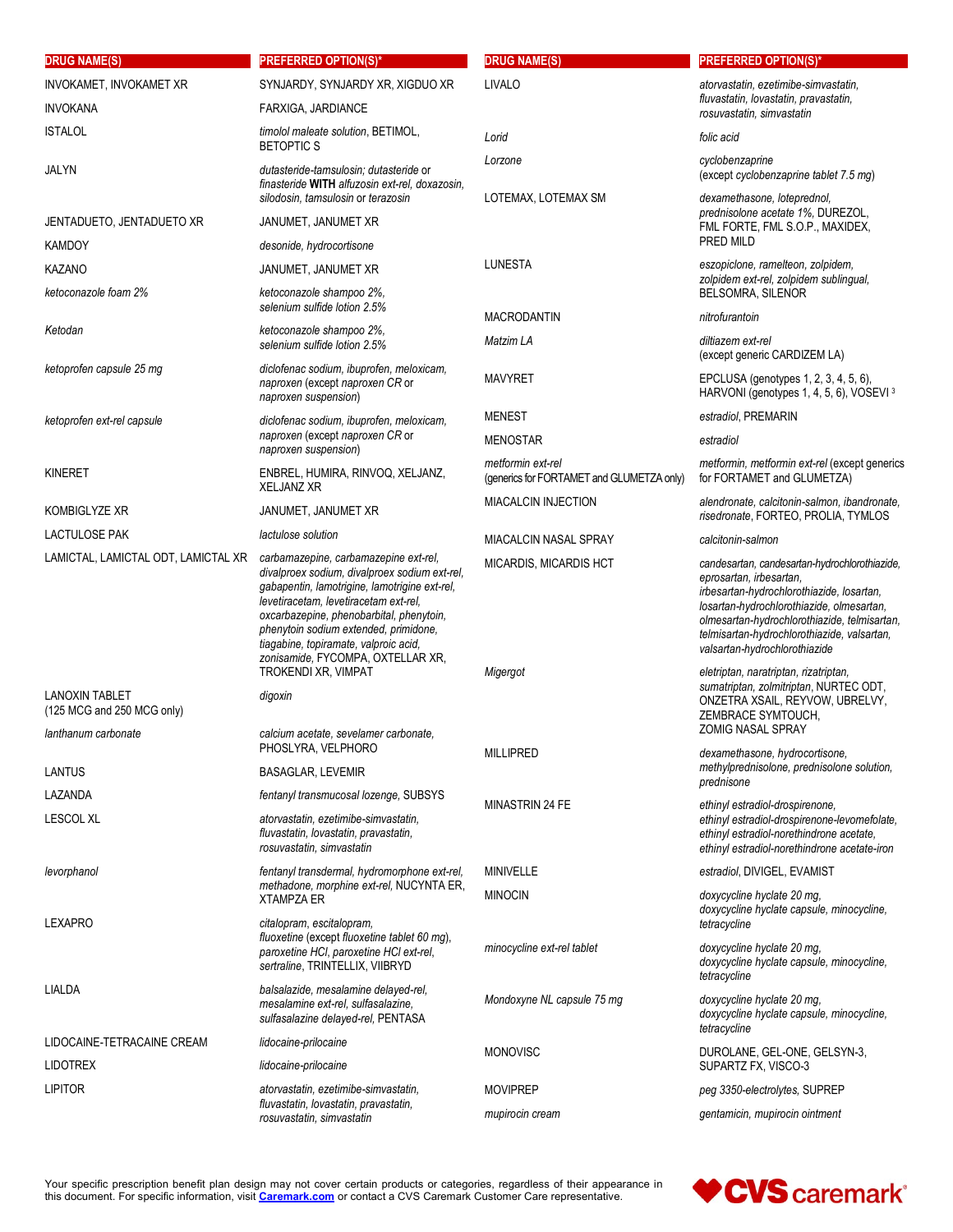| <b>DRUG NAME(S)</b>             | <b>PREFERRED OPTION(S)*</b>                                                                                                                                       | <b>DRUG NAME(S)</b>                                                | <b>PREFERRED OPTION(S)*</b>                                                                                                                                             |
|---------------------------------|-------------------------------------------------------------------------------------------------------------------------------------------------------------------|--------------------------------------------------------------------|-------------------------------------------------------------------------------------------------------------------------------------------------------------------------|
| <b>NAPRELAN</b>                 | diclofenac sodium, ibuprofen, meloxicam,<br>naproxen (except naproxen CR or                                                                                       | <b>OMNARIS</b>                                                     | flunisolide, fluticasone, mometasone,<br><b>DYMISTA</b>                                                                                                                 |
|                                 | naproxen suspension)                                                                                                                                              | <b>OMNITROPE</b>                                                   | <b>GENOTROPIN, HUMATROPE</b>                                                                                                                                            |
| naproxen-esomeprazole           | diclofenac sodium, ibuprofen, meloxicam or<br>naproxen (except naproxen CR or                                                                                     | <b>OMNIVEX</b>                                                     | folic acid                                                                                                                                                              |
|                                 | naproxen suspension) WITH esomeprazole,<br>lansoprazole, omeprazole, pantoprazole or<br><b>DEXILANT</b>                                                           | ONETOUCH ULTRA STRIPS AND KITS 15                                  | ACCU-CHEK AVIVA PLUS STRIPS AND KITS 11.<br>ACCU-CHEK COMPACT PLUS STRIPS AND KITS 11,<br>ACCU-CHEK GUIDE STRIPS AND KITS 11,<br>ACCU-CHEK SMARTVIEW STRIPS AND KITS 11 |
| naproxen CR                     | diclofenac sodium, ibuprofen, meloxicam,<br>naproxen (except naproxen CR or<br>naproxen suspension)                                                               | ONETOUCH VERIO STRIPS AND KITS 15                                  | ACCU-CHEK AVIVA PLUS STRIPS AND KITS 11,<br>ACCU-CHEK COMPACT PLUS STRIPS AND KITS 11.                                                                                  |
| naproxen suspension             | ibuprofen                                                                                                                                                         |                                                                    | ACCU-CHEK GUIDE STRIPS AND KITS 11,<br>ACCU-CHEK SMARTVIEW STRIPS AND KITS 11                                                                                           |
| <b>NATAZIA</b>                  | ethinyl estradiol-drospirenone,<br>ethinyl estradiol-drospirenone-levomefolate,<br>ethinyl estradiol-levonorgestrel,                                              | <b>ONFI</b>                                                        | clobazam, lamotrigine, topiramate,<br><b>TROKENDI XR</b>                                                                                                                |
|                                 | ethinyl estradiol-norethindrone acetate,<br>ethinyl estradiol-norethindrone acetate-iron,                                                                         | ONGLYZA                                                            | <b>JANUVIA</b>                                                                                                                                                          |
|                                 | ethinyl estradiol-norgestimate,<br>LO LOESTRIN FE                                                                                                                 | ORENCIA CLICKJECT,<br>ORENCIA INTRAVENOUS,<br>ORENCIA SUBCUTANEOUS | COSENTYX, ENBREL, HUMIRA, OTEZLA,<br>RINVOQ, STELARA SUBCUTANEOUS,<br>XELJANZ, XELJANZ XR                                                                               |
| <b>NATESTO</b>                  | testosterone gel (except authorized generics<br>for TESTIM and VOGELXO),<br>testosterone solution, ANDRODERM                                                      | orphenadrine-aspirin-caffeine                                      | cyclobenzaprine<br>(except cyclobenzaprine tablet 7.5 mg)                                                                                                               |
| <b>NESINA</b>                   | <b>JANUVIA</b>                                                                                                                                                    | Orphengesic Forte                                                  | cyclobenzaprine                                                                                                                                                         |
| <b>NEUPOGEN</b>                 | <b>NIVESTYM</b>                                                                                                                                                   | ORTHO D                                                            | (except cyclobenzaprine tablet 7.5 mg)<br>folic acid                                                                                                                    |
| <b>NEXIUM</b>                   | esomeprazole, lansoprazole, omeprazole,<br>pantoprazole, DEXILANT                                                                                                 | ORTHO DF                                                           | folic acid                                                                                                                                                              |
| <b>NICADAN</b>                  | folic acid                                                                                                                                                        | ORTHO TRI-CYCLEN LO                                                | ethinyl estradiol-norgestimate                                                                                                                                          |
| <b>NICAPRIN</b>                 | folic acid                                                                                                                                                        | <b>ORTHOVISC</b>                                                   | DUROLANE, GEL-ONE, GELSYN-3,                                                                                                                                            |
| NICAZEL, NICAZEL FORTE          | folic acid                                                                                                                                                        |                                                                    | SUPARTZ FX, VISCO-3                                                                                                                                                     |
| <b>NICOMIDE</b>                 | folic acid                                                                                                                                                        | <b>OSENI</b>                                                       | JANUMET, JANUMET XR;<br>JANUVIA WITH pioglitazone                                                                                                                       |
| <b>NILANDRON</b>                | abiraterone, bicalutamide, XTANDI, YONSA                                                                                                                          | <b>OSMOPREP</b>                                                    | peg 3350-electrolytes, SUPREP                                                                                                                                           |
| <b>NITROMIST</b>                | nitroglycerin lingual spray.                                                                                                                                      | OWEN MUMFORD NEEDLES 14                                            | <b>BD ULTRAFINE NEEDLES</b>                                                                                                                                             |
|                                 | nitroglycerin sublingual                                                                                                                                          | <b>OXYCONTIN</b>                                                   | fentanyl transdermal, hydromorphone ext-rel,                                                                                                                            |
| <b>NORDITROPIN</b>              | <b>GENOTROPIN, HUMATROPE</b>                                                                                                                                      |                                                                    | methadone, morphine ext-rel, NUCYNTA ER,<br><b>XTAMPZA ER</b>                                                                                                           |
| <b>NORGESIC FORTE</b>           | cyclobenzaprine<br>(except cyclobenzaprine tablet 7.5 mg)                                                                                                         | <b>OXYTROL</b>                                                     | darifenacin ext-rel, oxybutynin ext-rel,                                                                                                                                |
| <b>NORITATE</b>                 | azelaic acid gel, metronidazole,<br>FINACEA FOAM, SOOLANTRA                                                                                                       |                                                                    | solifenacin, tolterodine, tolterodine ext-rel,<br>trospium, trospium ext-rel, MYRBETRIQ,<br>TOVIA7                                                                      |
| <b>NORVASC</b>                  | amlodipine                                                                                                                                                        | <b>PANCREAZE</b>                                                   | CREON, VIOKACE, ZENPEP                                                                                                                                                  |
| <b>NOVACORT</b>                 | desonide, hydrocortisone                                                                                                                                          | <b>PENNSAID</b>                                                    | diclofenac sodium, diclofenac sodium gel 1%                                                                                                                             |
| NOVO NORDISK NEEDLES 14         | <b>BD ULTRAFINE NEEDLES</b>                                                                                                                                       |                                                                    | (except NDC^ 69499031866),<br>diclofenac sodium solution, ibuprofen,                                                                                                    |
| NuDiclo SoluPak, NuDiclo TabPak | diclofenac sodium, diclofenac sodium gel 1%<br>(except NDC^ 69499031866),<br>diclofenac sodium solution, ibuprofen,<br>meloxicam, naproxen (except naproxen CR or | PERCOCET                                                           | meloxicam, naproxen (except naproxen CR or<br>naproxen suspension)<br>hydrocodone-acetaminophen,                                                                        |
|                                 | naproxen suspension)                                                                                                                                              |                                                                    | hydromorphone, morphine,<br>oxycodone-acetaminophen, NUCYNTA                                                                                                            |
| NUTROPIN AQ                     | GENOTROPIN, HUMATROPE                                                                                                                                             | PERRIGO NEEDLES 14                                                 | <b>BD ULTRAFINE NEEDLES</b>                                                                                                                                             |
| <b>NUVIGIL</b><br>Okebo         | armodafinil, SUNOSI<br>doxycycline hyclate 20 mg,                                                                                                                 | PERTZYE                                                            | CREON, VIOKACE, ZENPEP                                                                                                                                                  |
|                                 | doxycycline hyclate capsule, minocycline,<br>tetracycline                                                                                                         | <b>PEXEVA</b>                                                      | citalopram, escitalopram,<br>fluoxetine (except fluoxetine tablet 60 mg),<br>paroxetine HCI, paroxetine HCI ext-rel,                                                    |
| <b>OLEPTRO</b>                  | trazodone                                                                                                                                                         |                                                                    | sertraline, TRINTELLIX, VIIBRYD                                                                                                                                         |
| OLUX-E                          | clobetasol foam                                                                                                                                                   | <b>PLAVIX</b>                                                      | clopidogrel, prasugrel, BRILINTA                                                                                                                                        |
| omeprazole-sodium bicarbonate   | esomeprazole, lansoprazole, omeprazole,<br>pantoprazole, DEXILANT                                                                                                 | <b>PLEGRIDY</b>                                                    | glatiramer, AUBAGIO, BETASERON,<br>COPAXONE, GILENYA, MAYZENT, REBIF,<br>TECFIDERA, TYSABRI, VUMERITY                                                                   |

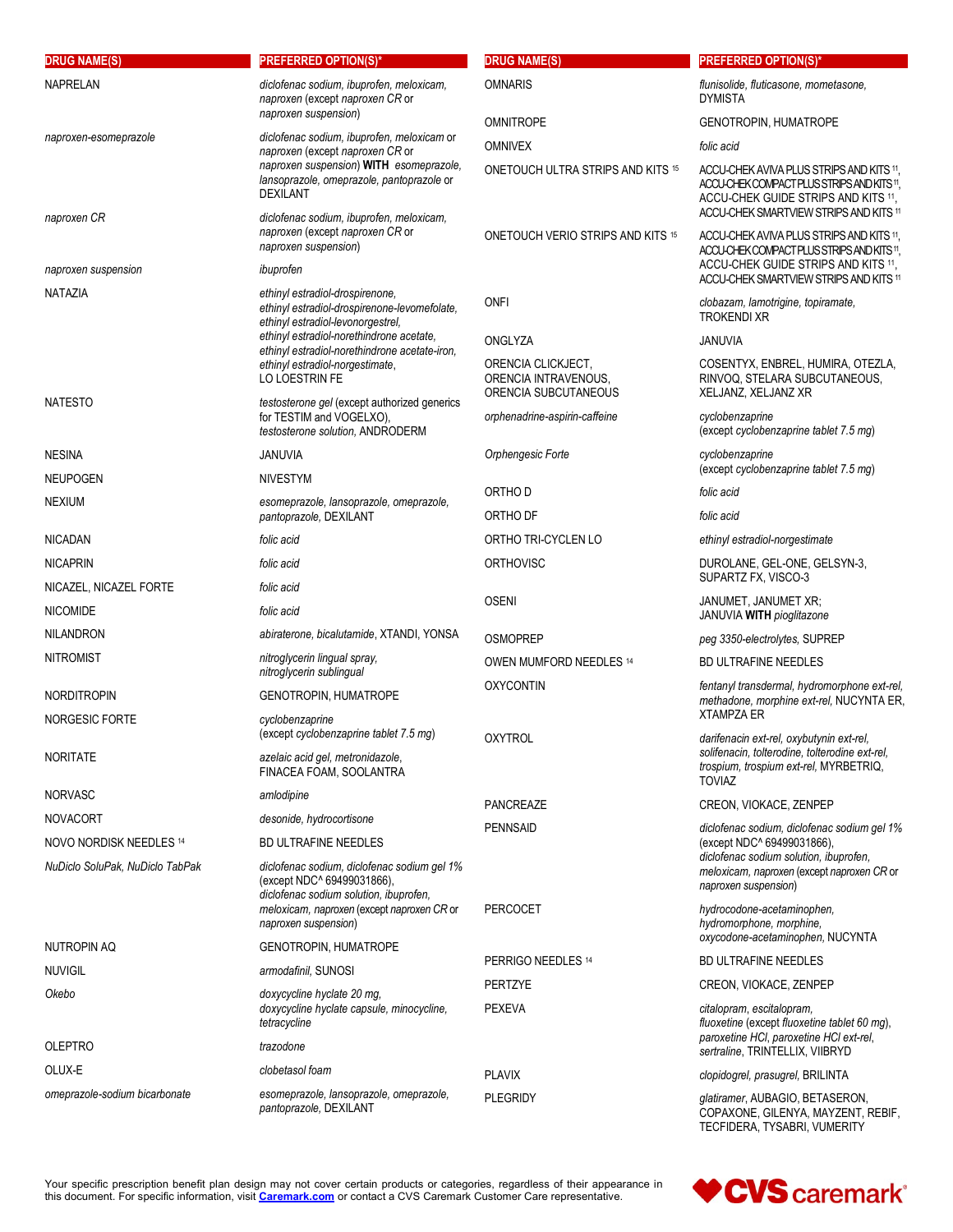| <b>DRUG NAME(S)</b>               | <b>PREFERRED OPTION(S)*</b>                                                                                                                             | <b>DRUG NAME(S)</b>          | <b>PREFERRED OPTION(S)*</b>                                                                                                                                             |
|-----------------------------------|---------------------------------------------------------------------------------------------------------------------------------------------------------|------------------------------|-------------------------------------------------------------------------------------------------------------------------------------------------------------------------|
| <b>POLYTOZA</b>                   | Consult doctor                                                                                                                                          | <b>ROZEREM</b>               | eszopiclone, ramelteon, zolpidem,                                                                                                                                       |
| posaconazole delayed-rel tablet   | fluconazole, itraconazole                                                                                                                               |                              | zolpidem ext-rel, zolpidem sublingual,<br><b>BELSOMRA, SILENOR</b>                                                                                                      |
| <b>PRADAXA</b>                    | warfarin, ELIQUIS, XARELTO                                                                                                                              | RyClora                      | levocetirizine                                                                                                                                                          |
| PRECISION XTRA STRIPS AND KITS 15 | ACCU-CHEK AVIVA PLUS STRIPS AND KITS 11,                                                                                                                | <b>SABRIL</b>                | vigabatrin                                                                                                                                                              |
|                                   | ACCU-CHEK COMPACT PLUS STRIPS AND KITS 11.<br>ACCU-CHEK GUIDE STRIPS AND KITS 11,                                                                       | SAIZEN                       | GENOTROPIN, HUMATROPE                                                                                                                                                   |
|                                   | ACCU-CHEK SMARTVIEW STRIPS AND KITS 11                                                                                                                  | <b>SCARSILK PAD</b>          | Consult doctor                                                                                                                                                          |
| PRED FORTE                        | dexamethasone, loteprednol,<br>prednisolone acetate 1%, DUREZOL,<br>FML FORTE, FML S.O.P., MAXIDEX,<br>PRED MILD                                        | SEROQUEL XR                  | aripiprazole, clozapine, olanzapine,<br>quetiapine, quetiapine ext-rel, risperidone,<br>ziprasidone, LATUDA, VRAYLAR                                                    |
| <b>PREFEST</b>                    | estradiol-norethindrone, PREMPHASE,                                                                                                                     | <b>SIL-K PAD</b>             | Consult doctor                                                                                                                                                          |
|                                   | PREMPRO                                                                                                                                                 | <b>SILIVEX</b>               | Consult doctor                                                                                                                                                          |
| PRENATAL PLUS                     | generic prenatal vitamins, CITRANATAL                                                                                                                   | <b>SILTREX</b>               | Consult doctor                                                                                                                                                          |
| PREVACID                          | esomeprazole, lansoprazole, omeprazole,<br>pantoprazole, DEXILANT                                                                                       | <b>SIMPONI</b>               | COSENTYX, ENBREL, HUMIRA, OTEZLA,<br>RINVOQ, STELARA SUBCUTANEOUS,<br>XELJANZ, XELJANZ XR                                                                               |
| <b>PREVIDENT</b>                  | Consult doctor                                                                                                                                          | <b>SINGULAIR</b>             | montelukast, zafirlukast, zileuton ext-rel                                                                                                                              |
| <b>PRIMLEV</b>                    | hydrocodone-acetaminophen.<br>hydromorphone, morphine,                                                                                                  | <b>SORILUX</b>               | calcipotriene ointment, calcipotriene solution                                                                                                                          |
|                                   | oxycodone-acetaminophen, NUCYNTA                                                                                                                        | <b>SPRIX</b>                 | diclofenac sodium, ibuprofen, meloxicam,                                                                                                                                |
| <b>PRISTIQ</b>                    | desvenlafaxine ext-rel, duloxetine,<br>venlafaxine, venlafaxine ext-rel capsule                                                                         |                              | naproxen (except naproxen CR or<br>naproxen suspension)                                                                                                                 |
| PROAIR HFA, PROAIR RESPICLICK     | albuterol sulfate CFC-free aerosol.<br>levalbuterol tartrate CFC-free aerosol                                                                           | <b>STENDRA</b>               | sildenafil, tadalafil                                                                                                                                                   |
| <b>PROCRIT</b>                    | ARANESP, RETACRIT                                                                                                                                       | <b>STRIANT</b>               | testosterone gel (except authorized generics<br>for TESTIM and VOGELXO),                                                                                                |
| <b>PRODIGEN</b>                   | Consult doctor                                                                                                                                          |                              | testosterone solution, ANDRODERM                                                                                                                                        |
| <b>PROTONIX</b>                   | esomeprazole, lansoprazole, omeprazole,<br>pantoprazole, DEXILANT                                                                                       | <b>SUBOXONE</b>              | buprenorphine-naloxone sublingual,<br><b>ZUBSOLV</b>                                                                                                                    |
| <b>PROTOPIC</b>                   | pimecrolimus, tacrolimus, EUCRISA                                                                                                                       | sumatriptan-naproxen         | diclofenac sodium, ibuprofen or<br>naproxen (except naproxen CR or                                                                                                      |
| PROVENTIL HFA                     | albuterol sulfate CFC-free aerosol.<br>levalbuterol tartrate CFC-free aerosol                                                                           |                              | naproxen suspension) WITH eletriptan,<br>naratriptan, rizatriptan, sumatriptan,                                                                                         |
| <b>PROZAC</b>                     | citalopram, escitalopram,<br>fluoxetine (except fluoxetine tablet 60 mg),<br>paroxetine HCI, paroxetine HCI ext-rel,<br>sertraline, TRINTELLIX, VIIBRYD |                              | zolmitriptan, NURTEC ODT,<br>ONZETRA XSAIL, REYVOW, UBRELVY,<br>ZEMBRACE SYMTOUCH or<br>ZOMIG NASAL SPRAY                                                               |
| <b>PSORCON</b>                    | desoximetasone,<br>fluocinonide (except fluocinonide cream 0.1%),<br><b>BRYHALI</b>                                                                     | SURE-TEST STRIPS AND KITS 15 | ACCU-CHEK AVIVA PLUS STRIPS AND KITS 11,<br>ACCU-CHEK COMPACT PLUS STRIPS AND KITS 11,<br>ACCU-CHEK GUIDE STRIPS AND KITS 11.<br>ACCU-CHEK SMARTVIEW STRIPS AND KITS 11 |
| QNASL                             | flunisolide, fluticasone, mometasone,<br><b>DYMISTA</b>                                                                                                 | <b>SYNERDERM</b>             | desonide, hydrocortisone                                                                                                                                                |
| QSYMIA                            | <b>SAXENDA</b>                                                                                                                                          | SYNVISC, SYNVISC-ONE         | DUROLANE, GEL-ONE, GELSYN-3,<br>SUPARTZ FX, VISCO-3                                                                                                                     |
| QTERN                             | <b>GLYXAMBI</b>                                                                                                                                         | <b>TALIVA</b>                | folic acid                                                                                                                                                              |
| RAPAFLO                           | alfuzosin ext-rel, doxazosin, silodosin,<br>tamsulosin, terazosin                                                                                       | TALTZ                        | COSENTYX, ENBREL, HUMIRA, OTEZLA,<br>SKYRIZI, STELARA SUBCUTANEOUS,                                                                                                     |
| RAYOS                             | dexamethasone, hydrocortisone,<br>methylprednisolone, prednisolone solution,<br>prednisone                                                              | <b>TARGADOX</b>              | TREMFYA, XELJANZ, XELJANZ XR<br>doxycycline hyclate 20 mg,<br>doxycycline hyclate capsule, minocycline,                                                                 |
| <b>RECEDO</b>                     | Consult doctor                                                                                                                                          |                              | tetracycline                                                                                                                                                            |
| <b>RELION INSULIN</b>             | NOVOLIN INSULIN                                                                                                                                         | <b>TASIGNA</b>               | imatinib mesylate, BOSULIF, SPRYCEL                                                                                                                                     |
| <b>REPATHA</b>                    | <b>PRALUENT</b>                                                                                                                                         | <b>TAYTULLA</b>              | ethinyl estradiol-drospirenone,<br>ethinyl estradiol-drospirenone-levomefolate,                                                                                         |
| <b>RHEUMATE</b>                   | folic acid                                                                                                                                              |                              | ethinyl estradiol-norethindrone acetate,                                                                                                                                |
| RIBOZEL                           | folic acid                                                                                                                                              |                              | ethinyl estradiol-norethindrone acetate-iron                                                                                                                            |
| RIMSO-50                          | Consult doctor                                                                                                                                          | <b>TESTIM</b>                | testosterone gel (except authorized generics<br>for TESTIM and VOGELXO),                                                                                                |
| RIOMET                            | metformin, metformin ext-rel (except generics<br>for FORTAMET and GLUMETZA)                                                                             |                              | testosterone solution, ANDRODERM                                                                                                                                        |

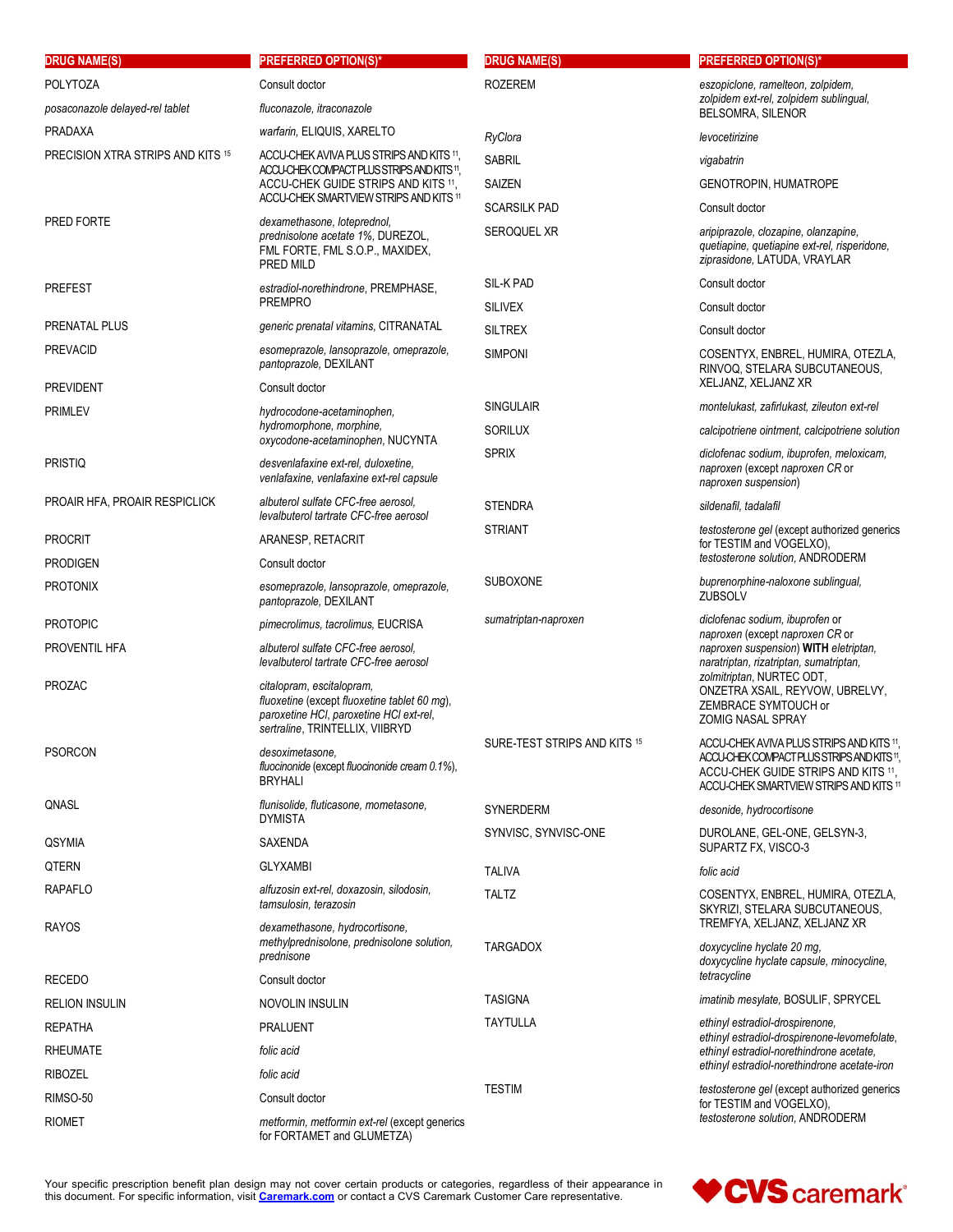| <b>DRUG NAME(S)</b>                                                         | <b>PREFERRED OPTION(S)*</b>                                                                                                                                                      | <b>DRUG NAME(S)</b>                        | <b>PREFERRED OPTION(S)*</b>                                                                                                                                                                               |
|-----------------------------------------------------------------------------|----------------------------------------------------------------------------------------------------------------------------------------------------------------------------------|--------------------------------------------|-----------------------------------------------------------------------------------------------------------------------------------------------------------------------------------------------------------|
| testosterone gel 1%<br>(authorized generics for TESTIM and<br>VOGELXO only) | testosterone gel (except authorized generics<br>for TESTIM and VOGELXO),<br>testosterone solution, ANDRODERM                                                                     | Vanoxide-HC                                | adapalene, benzoyl peroxide,<br>clindamycin gel (except NDC^ 68682046275),<br>clindamycin solution, clindamycin-<br>benzoyl peroxide, erythromycin solution,                                              |
| <b>TIMOPTIC OCUDOSE</b>                                                     | timolol maleate solution, BETIMOL,<br><b>BETOPTICS</b>                                                                                                                           |                                            | erythromycin-benzoyl peroxide, tretinoin,<br>EPIDUO, ONEXTON, TAZORAC                                                                                                                                     |
| <b>TIROSINT</b>                                                             | levothyroxine, SYNTHROID                                                                                                                                                         | <b>VASCULERA</b>                           | Consult doctor                                                                                                                                                                                            |
| TOBI, TOBI PODHALER                                                         | tobramycin inhalation solution, BETHKIS                                                                                                                                          | <b>VECTICAL</b>                            | calcipotriene ointment, calcipotriene solution                                                                                                                                                            |
| TOPROL-XL                                                                   | atenolol, carvedilol,<br>carvedilol phosphate ext-rel,<br>metoprolol succinate ext-rel.<br>metoprolol tartrate, nadolol, pindolol,<br>propranolol, propranolol ext-rel, BYSTOLIC | <b>VELTIN</b>                              | adapalene, benzoyl peroxide,<br>clindamycin gel (except NDC^ 68682046275),<br>clindamycin solution, clindamycin-<br>benzoyl peroxide, erythromycin solution,<br>erythromycin-benzoyl peroxide, tretinoin, |
| <b>TOUJEO</b>                                                               | <b>TRESIBA</b>                                                                                                                                                                   |                                            | EPIDUO, ONEXTON, TAZORAC                                                                                                                                                                                  |
| TRADJENTA                                                                   | <b>JANUVIA</b>                                                                                                                                                                   | venlafaxine ext-rel tablet (except 225 mg) | desvenlafaxine ext-rel, duloxetine,<br>venlafaxine, venlafaxine ext-rel capsule                                                                                                                           |
| tramadol (NDC^ 52817019610 only)                                            | tramadol (except NDC^ 52817019610),<br>tramadol ext-rel                                                                                                                          | <b>VENTOLIN HFA</b>                        | albuterol sulfate CFC-free aerosol.<br>levalbuterol tartrate CFC-free aerosol                                                                                                                             |
| <b>TRANSDERM SCOP</b>                                                       | meclizine, scopolamine transdermal                                                                                                                                               | <b>VEREGEN</b>                             | imiquimod                                                                                                                                                                                                 |
| <b>TREXIMET</b>                                                             | diclofenac sodium, ibuprofen or<br>naproxen (except naproxen CR or                                                                                                               | <b>VIAGRA</b>                              | sildenafil, tadalafil                                                                                                                                                                                     |
|                                                                             | naproxen suspension) WITH eletriptan.<br>naratriptan, rizatriptan, sumatriptan,<br>zolmitriptan, NURTEC ODT,                                                                     | <b>VIEKIRA PAK</b>                         | EPCLUSA (genotypes 1, 2, 3, 4, 5, 6),<br>HARVONI (genotypes 1, 4, 5, 6)                                                                                                                                   |
|                                                                             | ONZETRA XSAIL, REYVOW, UBRELVY,                                                                                                                                                  | VITAFOL-ONE                                | generic prenatal vitamins, CITRANATAL                                                                                                                                                                     |
|                                                                             | ZEMBRACE SYMTOUCH or<br><b>ZOMIG NASAL SPRAY</b>                                                                                                                                 | Vitasure                                   | folic acid                                                                                                                                                                                                |
| triamcinolone acetonide aerosol 0.2%                                        | hydrocortisone butyrate cream,                                                                                                                                                   | <b>VIVELLE-DOT</b>                         | estradiol, DIVIGEL, EVAMIST                                                                                                                                                                               |
|                                                                             | hydrocortisone butyrate lotion,<br>hydrocortisone butyrate ointment,<br>hydrocortisone butyrate solution,<br>mometasone, triamcinolone cream,                                    | <b>VOGELXO</b>                             | testosterone gel (except authorized generics<br>for TESTIM and VOGELXO),<br>testosterone solution, ANDRODERM                                                                                              |
| <b>TRICOR</b>                                                               | triamcinolone lotion, triamcinolone ointment<br>fenofibrate (except fenofibrate tablet 120 mg),                                                                                  | XANAX, XANAX XR                            | alprazolam, clonazepam, diazepam,<br>lorazepam, oxazepam                                                                                                                                                  |
|                                                                             | fenofibric acid delayed-rel                                                                                                                                                      | <b>XENAZINE</b>                            | tetrabenazine, AUSTEDO                                                                                                                                                                                    |
| <b>TRIGLIDE</b>                                                             | fenofibrate (except fenofibrate tablet 120 mg),                                                                                                                                  | <b>XOLEGEL</b>                             | ciclopirox, ketoconazole cream 2%                                                                                                                                                                         |
| <b>TRILIPIX</b>                                                             | fenofibric acid delayed-rel<br>fenofibrate (except fenofibrate tablet 120 mg),<br>fenofibric acid delayed-rel                                                                    | <b>XOPENEX HFA</b>                         | albuterol sulfate CFC-free aerosol.<br>levalbuterol tartrate CFC-free aerosol                                                                                                                             |
| TRIVIDIA INSULIN SYRINGES 14                                                | BD ULTRAFINE INSULIN SYRINGES                                                                                                                                                    | Xvite                                      | folic acid                                                                                                                                                                                                |
| TronVite                                                                    | folic acid                                                                                                                                                                       | <b>XYZBAC</b>                              | folic acid                                                                                                                                                                                                |
| TRUETEST STRIPS AND KITS 15                                                 | ACCU-CHEK AVIVA PLUS STRIPS AND KITS 11,<br>ACCU-CHEK COMPACT PLUS STRIPS AND KITS 11,<br>ACCU-CHEK GUIDE STRIPS AND KITS 11.<br>ACCU-CHEK SMARTVIEW STRIPS AND KITS 11          | YAZ                                        | ethinyl estradiol-drospirenone,<br>ethinyl estradiol-drospirenone-levomefolate,<br>ethinyl estradiol-norethindrone acetate,<br>ethinyl estradiol-norethindrone acetate-iron                               |
| <b>TRUETRACK STRIPS AND KITS 15</b>                                         | ACCU-CHEK AVIVA PLUS STRIPS AND KITS 11,                                                                                                                                         | ZARXIO                                     | <b>NIVESTYM</b>                                                                                                                                                                                           |
|                                                                             | ACCU-CHEK COMPACT PLUS STRIPS AND KITS 11,<br>ACCU-CHEK GUIDE STRIPS AND KITS 11,<br>ACCU-CHEK SMARTVIEW STRIPS AND KITS 11                                                      | <b>ZEGERID</b>                             | esomeprazole, lansoprazole, omeprazole,<br>pantoprazole, DEXILANT                                                                                                                                         |
| <b>TUDORZA</b>                                                              | INCRUSE ELLIPTA, SPIRIVA, YUPELRI                                                                                                                                                | <b>ZEMAIRA</b>                             | PROLASTIN-C                                                                                                                                                                                               |
| ULTIMED INSULIN SYRINGES 14                                                 | BD ULTRAFINE INSULIN SYRINGES                                                                                                                                                    | <b>ZEPATIER</b>                            | EPCLUSA (genotypes 1, 2, 3, 4, 5, 6),<br>HARVONI (genotypes 1, 4, 5, 6)                                                                                                                                   |
| ULTIMED NEEDLES 14                                                          | <b>BD ULTRAFINE NEEDLES</b>                                                                                                                                                      | <b>ZETIA</b>                               | ezetimibe                                                                                                                                                                                                 |
| <b>UROXATRAL</b>                                                            | alfuzosin ext-rel, doxazosin, silodosin,<br>tamsulosin, terazosin                                                                                                                | <b>ZETONNA</b>                             | flunisolide, fluticasone, mometasone,<br><b>DYMISTA</b>                                                                                                                                                   |
| <b>VALCYTE</b>                                                              | valganciclovir                                                                                                                                                                   | ZIANA                                      | adapalene, benzoyl peroxide,                                                                                                                                                                              |
| <b>VALTREX</b>                                                              | acyclovir capsule, acyclovir tablet,<br>valacyclovir                                                                                                                             |                                            | clindamycin gel (except NDC^ 68682046275),<br>clindamycin solution, clindamycin-<br>benzoyl peroxide, erythromycin solution,                                                                              |
| Vanatol LQ, Vanatol S                                                       | diclofenac sodium, ibuprofen,<br>naproxen (except naproxen CR or<br>naproxen suspension)                                                                                         |                                            | erythromycin-benzoyl peroxide, tretinoin,<br>EPIDUO, ONEXTON, TAZORAC                                                                                                                                     |

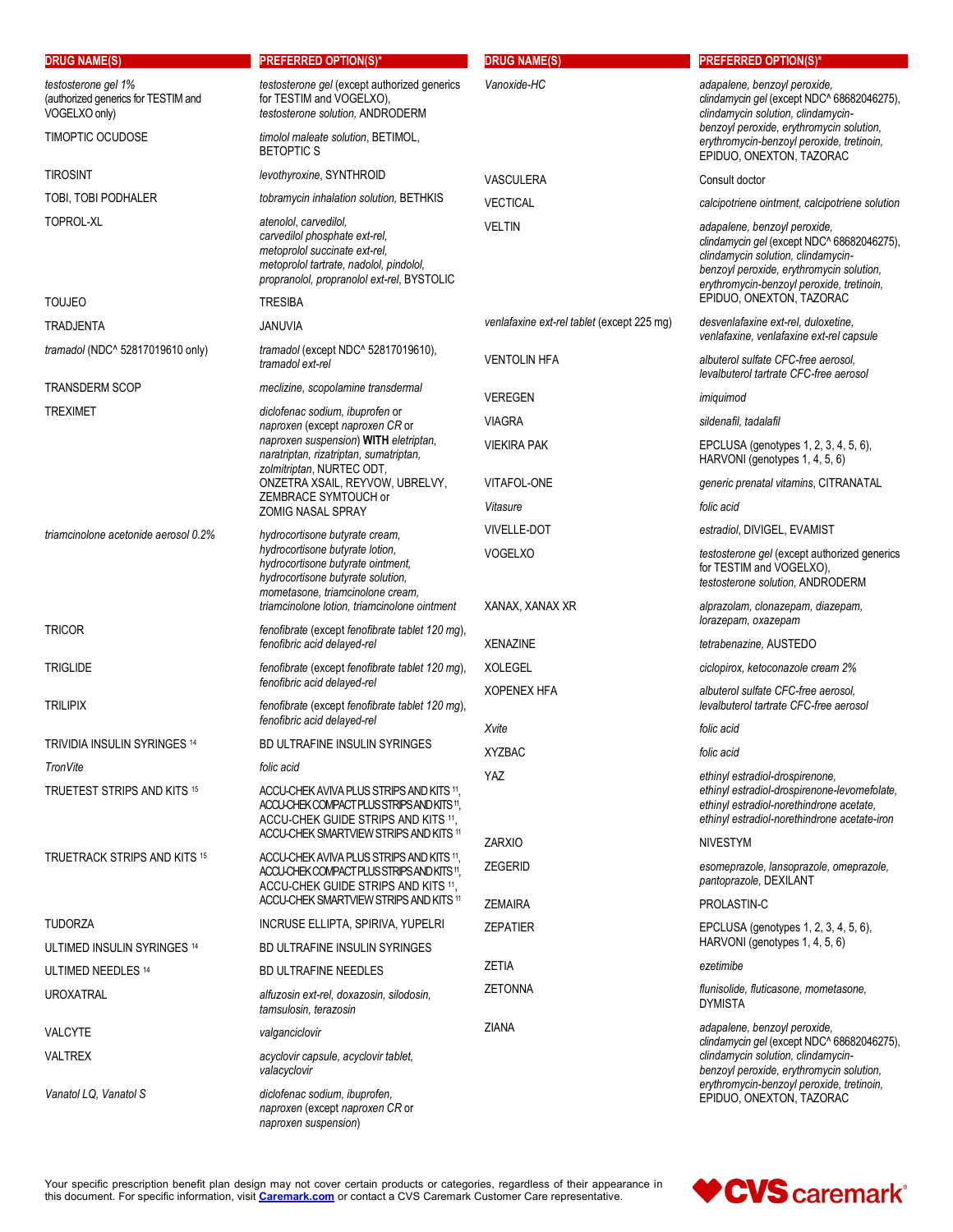| <b>DRUG NAME(S)</b> | <b>PREFERRED OPTION(S)*</b>                                                                                                                                                      | <b>DRUG NAME(S)</b> | <b>PREFERRED OPTION(S)*</b>                                                                                                                           |
|---------------------|----------------------------------------------------------------------------------------------------------------------------------------------------------------------------------|---------------------|-------------------------------------------------------------------------------------------------------------------------------------------------------|
| ZOHYDRO ER          | fentanyl transdermal, hydromorphone ext-rel,<br>methadone, morphine ext-rel, NUCYNTA ER,<br><b>XTAMPZA ER</b>                                                                    | <b>ZORVOLEX</b>     | diclofenac sodium, ibuprofen, meloxicam,<br>naproxen (except naproxen CR or<br>naproxen suspension)                                                   |
| <b>ZOLPIMIST</b>    | eszopiclone, ramelteon, zolpidem,                                                                                                                                                | <b>ZUPLENZ</b>      | granisetron, ondansetron, SANCUSO                                                                                                                     |
|                     | zolpidem ext-rel, zolpidem sublingual,<br><b>BELSOMRA, SILENOR</b>                                                                                                               | ZYFLO               | montelukast, zafirlukast, zileuton ext-rel                                                                                                            |
| ZONEGRAN            | carbamazepine, carbamazepine ext-rel,<br>divalproex sodium, divalproex sodium ext-rel,<br>gabapentin, lamotrigine, lamotrigine ext-rel,<br>levetiracetam, levetiracetam ext-rel, | ZYLET               | neomycin-polymyxin B-bacitracin-hydrocortisone,<br>neomycin-polymyxin B-dexamethasone,<br>tobramycin-dexamethasone.<br>TOBRADEX OINTMENT, TOBRADEX ST |
|                     | oxcarbazepine, phenobarbital, phenytoin,<br>phenytoin sodium extended, primidone,                                                                                                | <b>ZYTIGA</b>       | abiraterone, bicalutamide, XTANDI, YONSA                                                                                                              |
|                     | tiagabine, topiramate, valproic acid,<br>zonisamide, FYCOMPA, OXTELLAR XR,<br>TROKENDI XR, VIMPAT                                                                                | ZYVIT               | folic acid                                                                                                                                            |
| <b>ZONTIVITY</b>    | Consult doctor                                                                                                                                                                   |                     |                                                                                                                                                       |